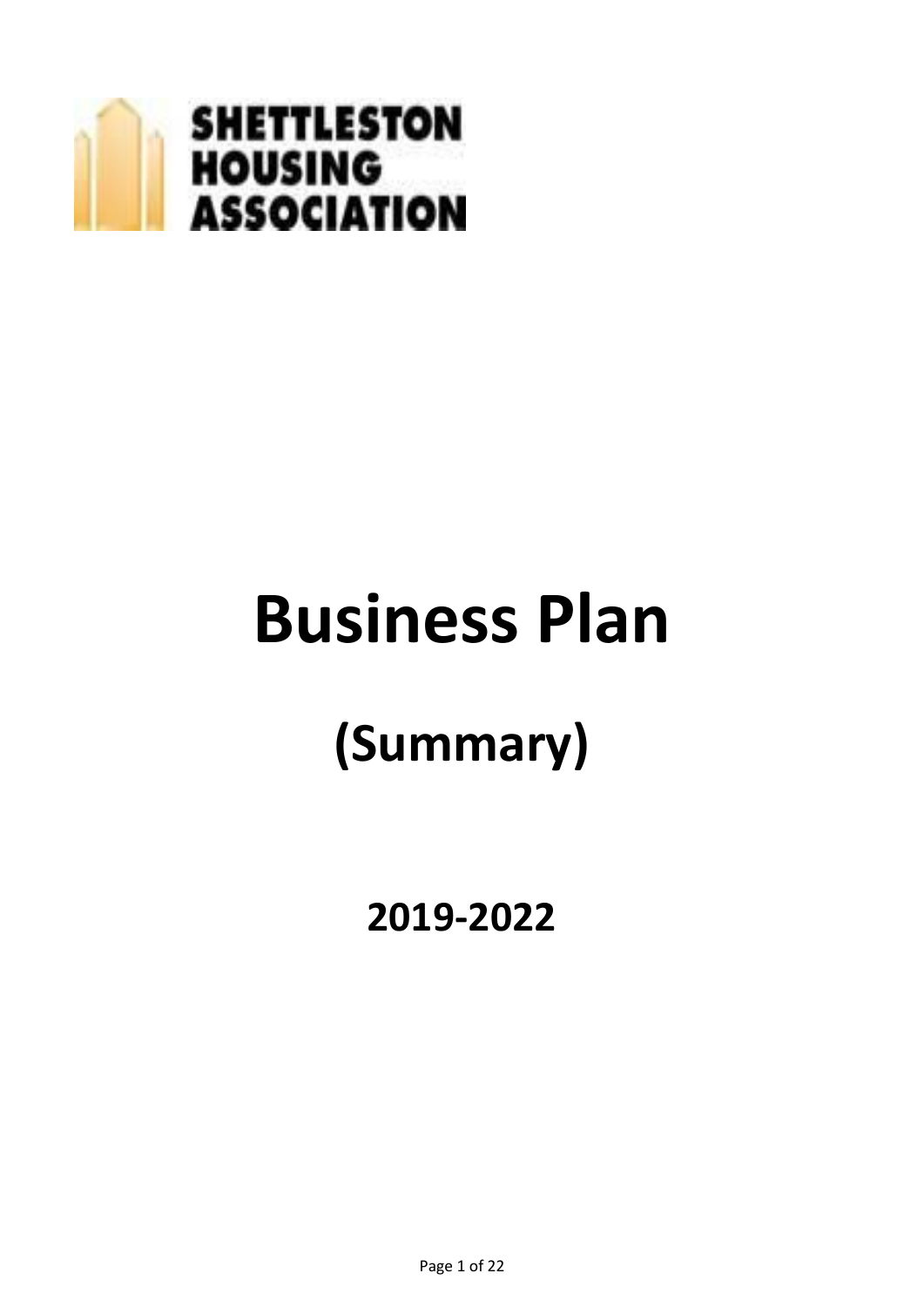#### **1. Introduction**

This is a summary of the Association's Business Plan that was adopted by the Management Committee in April 2019 following earlier consultation throughout the organisation. Progress against the Plan will be subject to ongoing monitoring and will be annually reviewed.

#### **2. Our Purpose**

We are a community-controlled housing association providing quality affordable homes and related services for the people and communities of Shettleston, Greenfield, Springboig and Sandyhills.

#### **3. Our Vision**

Thriving and prosperous local communities where all residents enjoy great homes and services, an attractive physical environment, and good life chances.

#### **4. Our Values**

These are our core values and the behaviours and standards that we believe underpin these:

| <b>Customer Service</b>              | Making a Difference for the            |  |  |  |
|--------------------------------------|----------------------------------------|--|--|--|
|                                      | <b>Community</b>                       |  |  |  |
| Commitment<br>$\bigcap$              | Achievement                            |  |  |  |
| Service Excellence                   | Social Conscience<br>∩                 |  |  |  |
| Professionalism<br>О                 | <b>Environmental Impact</b><br>$\circ$ |  |  |  |
| Engagement<br>Ο                      | $\circ$ Social & Economic Impact       |  |  |  |
| Respect<br>Ο                         | Innovation<br>$\Omega$                 |  |  |  |
|                                      | Social Inclusion<br>$\bigcirc$         |  |  |  |
| <b>Teamwork</b>                      | <b>Fairness</b>                        |  |  |  |
| Partnership working<br>O             | Equal treatment for all<br>$\circ$     |  |  |  |
| <b>Creative Problem Solving</b><br>О | Honesty<br>Ο                           |  |  |  |
| Communication                        | Trust<br>∩                             |  |  |  |
| Accountability                       | <i>Integrity</i><br>O                  |  |  |  |
|                                      | <i><b>Openness</b></i><br>∩            |  |  |  |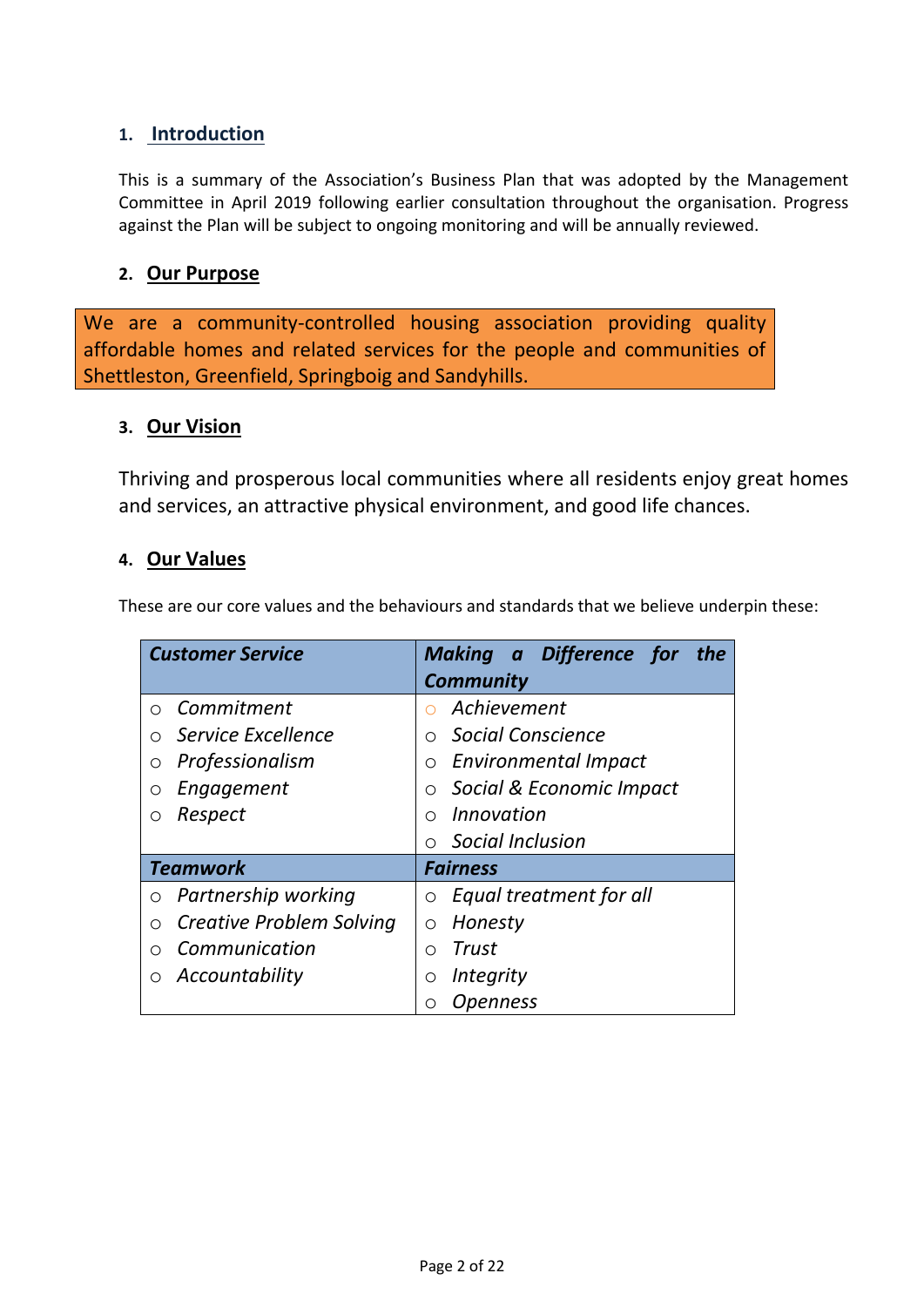#### 5. **Our Strategic Objectives 2019-2022**

In setting our Strategic Objectives for the coming Plan period we have had regard to the opportunities and threats in the evolving external environment in which we operate and the current internal strengths, weaknesses of the organisation. Our objectives are:

- A. To achieve excellent standards of governance and risk management
- B. To deliver high quality and value for money services
- C. To effectively manage our resources to protect our assets and deliver the best possible outcomes for quality affordable homes in the area.
- D. To combat poverty and facilitate the ongoing regeneration of the local communities.
- E. To develop our volunteer Committee and staff members to fulfil their potential.

#### 6. **How will we deliver on these ?**

In order to do deliver on each of the Strategic Objectives we have identified specific projects or actions, as follows:

#### **Objective 1: To achieve excellent standards of governance and risk management**

We want to build on the progress we achieved last year through the successful recruitment of new Committee Members from the community and the review of certain governance arrangements.

The **annual Committee appraisal process** is an opportunity for the Committee to review its current composition and identify any gaps - in skills/experience or representativeness of the community - for future targeted recruitment. Consideration will be given to the possible benefits of making use of the power to **co-opt** up to three people onto Committee**.** 

We aim to **review the Association's Rules** - taking the opportunity of the forthcoming publication by the SFHA of a new Model to propose a new, revised version to the AGM in 2019.We believe that the commitment made by becoming a share-holding member of the Association is an important one and, in light of the experience of the 2018 election process, intend to remove the right of non-member tenants to vote in Management Committee elections.

We will continue with the **review of our governance arrangements** as part of our ongoing selfassessment against the Regulatory Standards of Governance and Financial Management and in the lead-up to the submission of our first **Assurance Statement** to the Scottish Housing Regulator.

With our Chair due to step down no later than the 2020 AGM we will develop a formal **succession plan for office bearers.** In advance of this we will **review Office Bearer roles.**

Last year changes were introduced, on a trial basis, to the Committee meeting cycle and to the style and content of Committee reporting. We will review how successful these have been and confirm what future arrangements should apply, as part of a wider **review of Standing Orders**.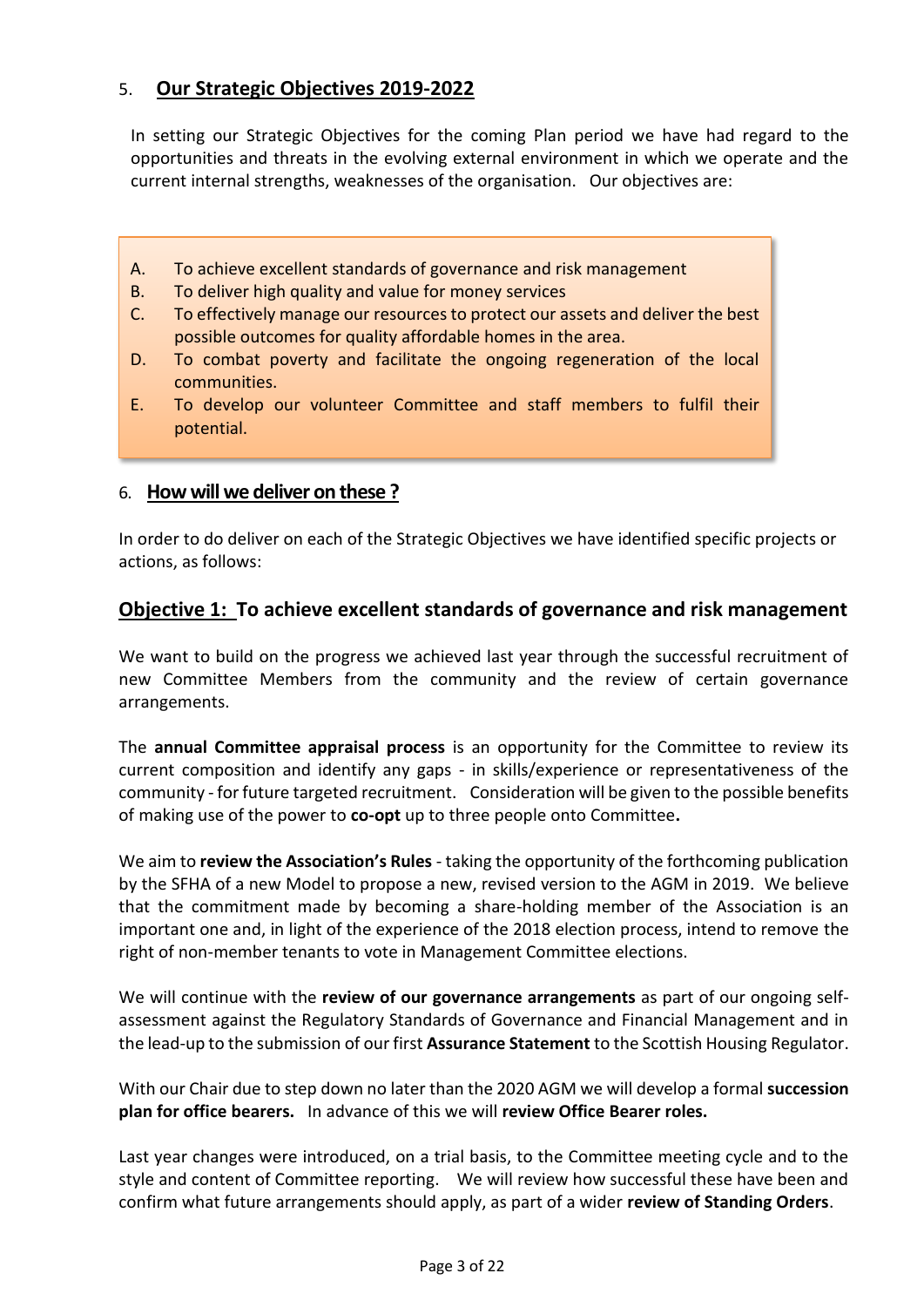Adopting a system for **electronic Committee reporting** will be another priority. We believe that the move away from paper copies, as far as possible, will be a more effective way of communicating with, and potentially between, Members and also a more efficient use of resources.

The **review of our subsidiaries** – Upkeep Shettleston Community Enterprises Ltd and East End Housing Development Company - commenced in 2018/19. This will continue and will include a review of **governance arrangements within the Group**. Priorities are to ensure that the subsidiary Boards benefit from having effective independent Board Members and that they each adopt appropriate Business Plans.

The Association has a comprehensive suite of policies but there is a need for a rationalisation and updating of these in accordance with a **prioritised policy review timetable.**

The Association is committed to being open and accountable. We will ensure that our arrangements for holding and managing personal data are fully compliant with the recently introduced new **GDPR regulations**. We will also develop an action plan to ensure compliance with **Freedom of Information (FOI) provisions** in anticipation of their extension to housing associations in November 2019. We will also review our **Policy on Openness and Confidentiality** in light of the above.

Following on from the introduction of GDPR last year the Association will ensure that we are compliant with the requirements of the **Freedom of Information (Scotland) Act** Effective and accountable procurement of goods and services throughout the organisation is both

a legal requirement and an essential pre-condition of achieving value for money from the Association's expenditure. A new **Procurement policy** and associated procedures and arrangements will be introduced.

Strong **internal audit** is a key part of good governance and we will review and re-tender for our internal audit services.

As part of approach to ensuring effective **risk management** we will adopt a Business Continuity Plan and review our overall approach to risk management.

#### **Objective B**. **To deliver high quality and value for money services**

One of the objectives of the restructure of our senior staff team in 2018 was to ensure a stronger focus on customer service and value for money. The new Director of Customer and Community Services post has a strategic remit to champion customer service excellence across the organisation, whilst at the same time operational manager responsibilities are more clearly defined.

We want to continue to improve the performance that we currently achieve against the Social Housing Charter. Our aim is to be a high performing RSL, recognised for excellence. To do this we aim to **achieve our Key Performance Targets** to drive this level of high performance, continuous improvement and excellent customer service**.** Particular areas for improvement will include tenant rent arrears recovery, total rent loss for all voids as % of rent due, void repair timescales, repair response times against locally agreed targets and monitoring agreed spend on planned and cyclical maintenance.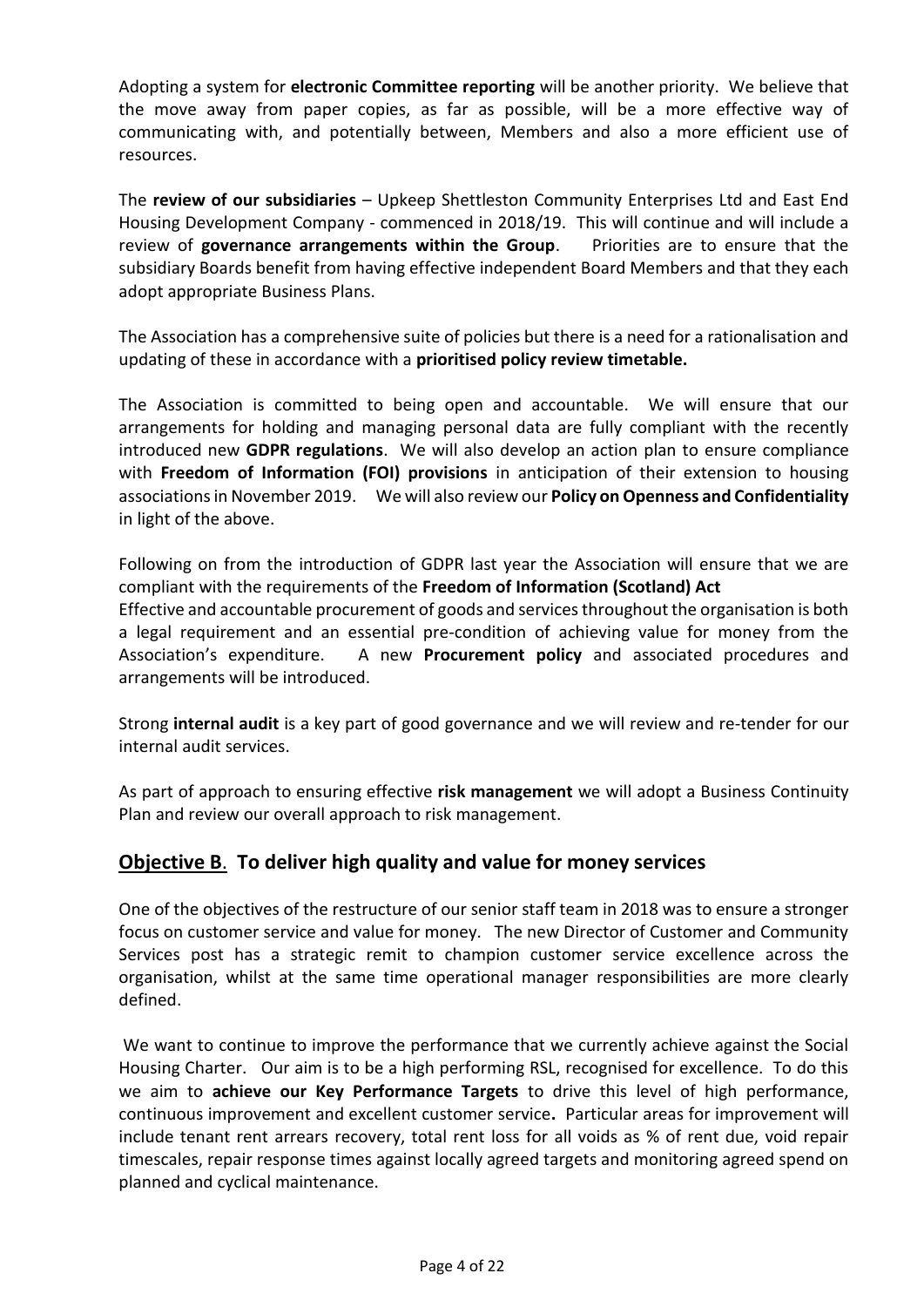Going forward we will develop a **methodology for reviewing the delivery of our key service areas**  - to improve efficiency and quality of processes. In 2019/20 our focus will be on rent arrears, with the intention to roll this out to other service areas in due course.

We aim to ensure that we deliver the benefits -for tenants and service efficiency - that digitalisation can bring. An early priority will be to **explore the options for increased digitalisation of** services for improving self-service for customers and mobile working for staff. An early action will be to develop new mobile hardware/software facilities to enable **at-home rent payments**.

We will **review how our reception and front-line service arrangements operate** and continue to promote other opportunities for tenants to communicate with the Association, through e-mail etc.

Following on from the 2018 survey of tenant satisfaction with our repairs and associated services we will **review our maintenance service standards/response times** and the quality of services in respect of care-taking and landscaping – in conjunction with our main subsidiary and contractor – Upkeep Ltd. In due course we will **review our system for performance management of closes, back-courts and open spaces.**

We will continue to develop our **Welfare Reform Strategy** aimed at ensuring that we are making the most effective use of the resources we can bring to bear to protect our low income tenants and thereby also protect our rental income.

Following the withdrawal of GCC grant funding for our Housing Support Service we introduced a new **Retirement Housing Service** last year**.** This is about to be extended to the tenants of the new Carntyne church development, and we will continue to explore the possibility of rolling out this, or a similar service, to other elderly tenants within our housing stock – to meet additional needs and to ensure that we can raise revenue to cover the costs of the service.

Last year we also established, on a trial basis, a new **tenancy sustainment service** for other vulnerable households within our stock. We will review the outcomes of this service so far prior to deciding on what role the Association should play going forward.

We will carry out a review of our **housing allocations policy**, against the background of the introduction of the new 2014 Act provisions and a fast changing picture in respect of homelessness policy.

We will also review our approach to **anti-social behaviour** and adopt a revised Policy in relation to this in consultation with tenants.

Good quality services are also important for the other tenures we manage, including:

- The factoring service we provide to factored owners in the area.
- The Mid-Market and market rent tenants who live in property leased to our subsidiary, East End Housing Development Company. In this respect we will secure and maintain **registration as a Lettings Agent, and meet the requirements of the Code of Practice** in order to be able to continue to provide management services to EEHDC.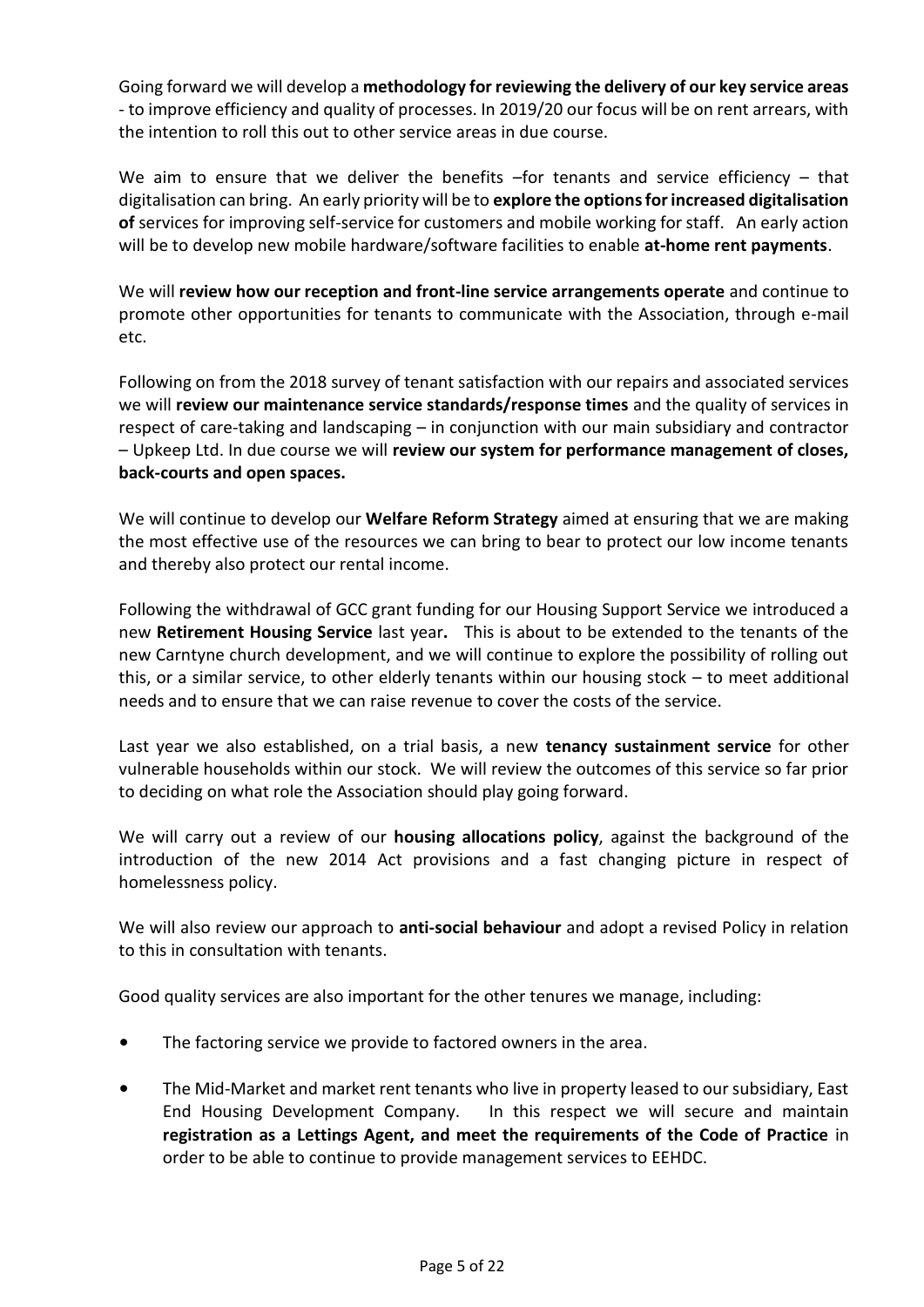To provide customer-focussed and value for money services we need to know our tenants and service users, understand their needs and priorities and have good and effective communication arrangements in place.

We aim to develop **a better understanding of our tenants and service users' needs and circumstances** to allow us to better plan for future service design and delivery. We will carry out a review of the information we currently hold, gathered from various surveys, SPOT checks etc. and agree what arrangements will operate going forward to help ensure that we maintain up to date and relevant information.

In addition to promoting opportunities for tenants to join the Management Committee, we aim to develop other more structured ways for tenants to have their say and help shape our services going forward. To this end we have established new arrangements for a Tenant Consultation Panel – a series of regular meetings during the course of a year to provide information about and consult on key areas of service delivery and policy. These will form part of our **annual plan for tenant consultation** each year.

This will form part of the wider **communications strategy** that we will develop and maintain, covering information to and engagement with our service users, community bodies, elected representatives and other key stakeholders.

We will also **review our approach to complaints** and how we learn from these.

#### **Objective C**. **To effectively manage our resources to protect our assets and deliver the best possible outcomes for quality affordable homes in the area.**

Like all good businesses, we need to maintain the solid financial base of the organisation now and in the future and to demonstrate that we provide value for money to our customers and other key stakeholders. Essential to that is ensuring that tenants' homes are well maintained and that we continue to be able to deliver the investment required in our existing housing stock and in new homes where that is possible.

At the end of this Plan we have set out our financial position over the short, medium and long term. We have run various sensitivities and scenarios to stress test our financial plans against the key risks that could affect us. The results indicate that we are a business capable of withstanding challenges.

That said, we know that improvements in respect of cost control, efficiency of operations and effective procurement will further strengthen our ability to provide value for money services and to invest in existing and new homes whilst keeping our rents affordable to our tenants.

At the heart of the issue of value for money are the rents that we charge to tenants. We have a Rent Policy that has developed incrementally as the Association has grown over the years. It includes several different rent–setting mechanisms, with a complex set of rent differentials applied as a result. We will **review the Rent Policy** and explore the scope, in consultation with our tenants, to introduce a new harmonised rent policy/ rent-setting structure, whilst ensuring that rents are affordable and provide a sound basis to meet future costs.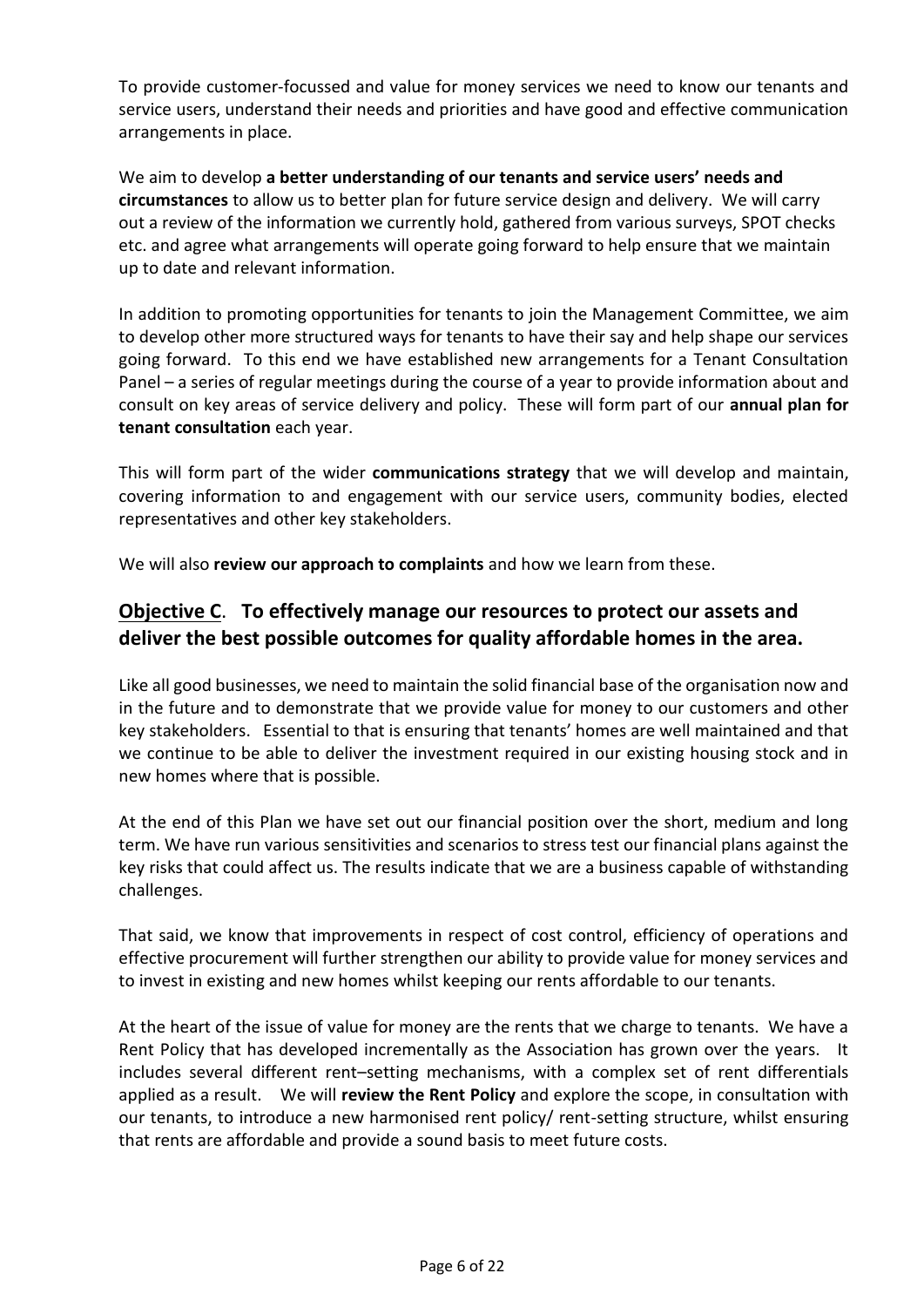Going forward we will:

- Achieve our 5 year financial plan and continue to develop our approach to long-term business planning. To that end we will procure and implement new financial planning software.
- Keep our loan arrangements under review and, in due course, consider options for the **costeffective procurement of additional private finance**.
- Review, monitor and **benchmark our operating costs** and business planning assumptions.
- Seek to achieve savings through **more efficient working and better use of ICT and effective procurement of services**.
	- o Explore scope for more **collaborative working** with other housing associations
- Continue to closely monitor our **reactive and cyclical maintenance costs**, to ensure that we are receiving value for money from our subsidiary, Upkeep, which delivers most of this work to us in accordance with a Service level Agreement.
- Continue to review our **financial capacity to continue to develop** beyond the current Business Plan assumptions.
- Ensure that we continue to apply the recently approved financial viability criteria when risk assessing and deciding on whether development projects should proceed.
- Apply good and effective **procurement** practice and continue to review **cost control in our capital programme** – major repairs and development - to keep costs to a minimum consisted with the delivery of the quality housing we aim for, and to minimise the prospect of abortive costs.

An early priority will be the development of our first **Asset Management Strategy** which will integrate many of the above strands and set out how we intend to manage, maintain and invest in our physical assets, balancing the needs of existing stock and the new build programme – in the short, medium and longer term.

**Effective property management of our existing homes and the provision of quality new homes** are a top strategic objective for the Association. One of the objectives of the revised senior staff structure introduced in 2018 was to enable a greater strategic focus on asset management issues and planning, through the creation of the Director of Property Services post whilst also providing for more specialised focus on the operational management of the maintenance service.

We will deliver the **planned and cyclical maintenance programme** that has been agreed for this year. This will include significant investment in the coming year to ensure we achieve compliance with the **Energy Efficiency Standards (EESSH 1)** by 2020.

We will also carry out grant-funded **disability adaptations** to meet the identified needs of our tenants, making full use of available of Grant Funding from the City Council as well as our own resources.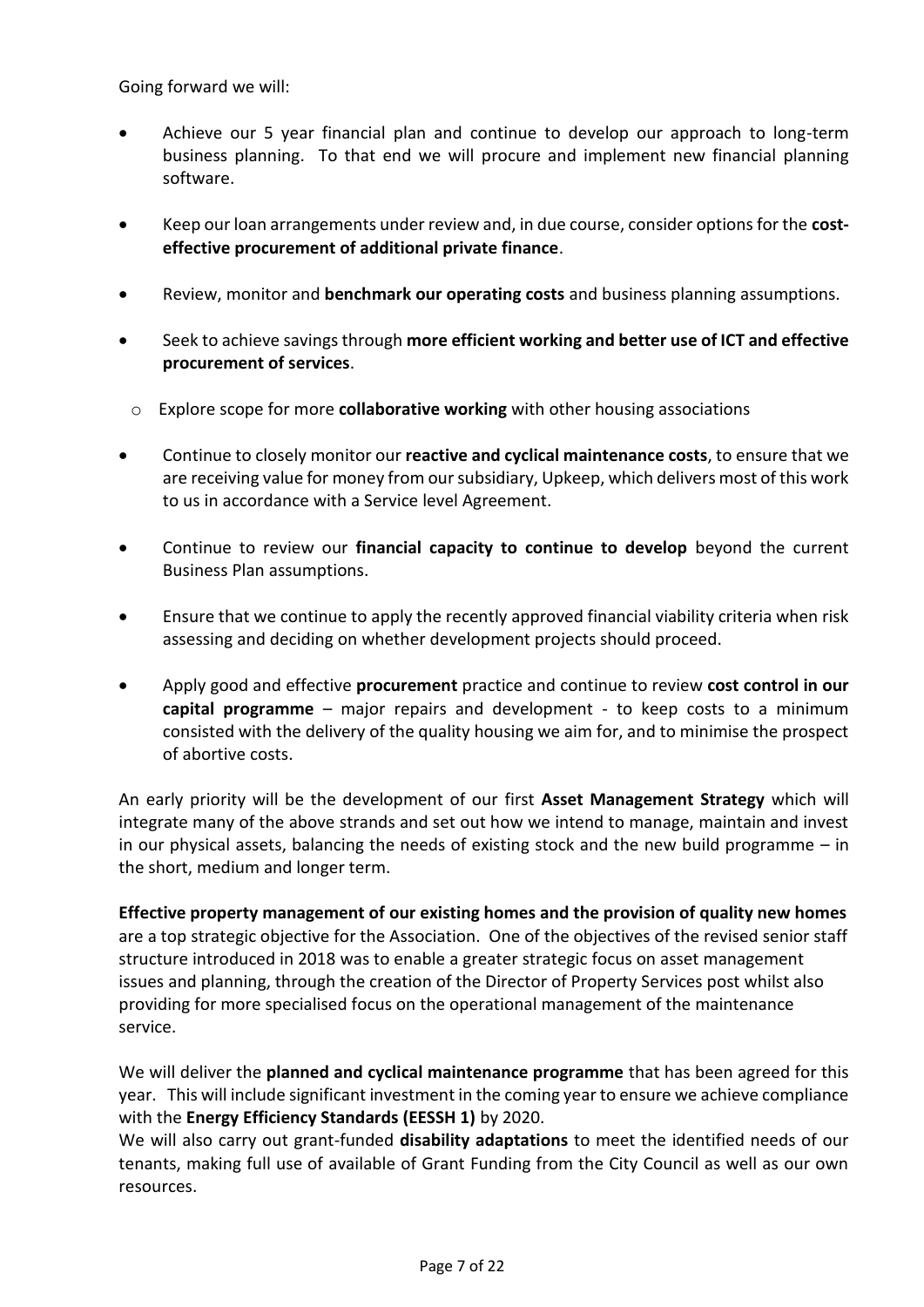Planning for future investment needs is essential to properly inform our future business plans:

- We will continue to **develop test and refresh our current Life Cycle Costing projections** to ensure that they provide accurate and realistic projections of future maintenance requirements. To assist with this we will implement improvements in IT systems to provide more joined up data on stock condition and repairs.
- In light of the anticipated new **EEESH 2** requirements for future years that are currently being consulted on by the Scottish Government, we will review the **energy efficiency of our stock as a whole and options for cost-effective improvements that will deliver financial benefits for our tenants.**

We aim to be able to continue to provide some new **affordable homes** to meet needs in the local community, in accordance with the Council's Strategic Housing Investment Plan (SHIP) and to that end we will continue to submit annual Strategy and Development Funding Plans (SDFPs) to the City Council, setting out our plans for the coming Plan period.

We will ensure that the **housing design and mix on all new schemes reflect needs and priorities and represent value for money**. To help with this we will continue to ensure effective Committee scrutiny over new proposals and also ensure that staff from across the organisation are aware of, and have effective opportunities to participate in, decisions around development projects.

Property maintenance and development are inherently risky activities and we will ensure that we put in place **a comprehensive suite of maintenance and development policies and procedures** to consistently ensure legal and regulatory compliance, appropriate project planning and risk management and effective cost and quality control.

We will also carry out **Post Completion Reviews** of newly completed schemes, at South Vesalius Street and Carntyne Church, informed by the views of tenants, consultants and contractors, to ensure that lessons are learnt and can be fed into planning for new projects.

We will add to our affordable housing stock through **buying-back the owner's share in shared ownership** properties, to convert the properties to social rent - if this is assessed as being financially viable for us to do so.

We will continue to explore scope for **funding from the City Council to acquire private tenemental properties in priority closes** where this will enable us to take overall control of a block and ensure that future repair work can be carried out.

We will be developing and letting eight more **Mid-Market Rent (MMR)** properties as part of the Fenella Street development, to be leased to our subsidiary, East End Housing Development Company. We will continue to explore new tenures and innovative ways of delivering new affordable homes.

The Association plays an important role as **property factor** in the local area. This can entail financial risks and to help mitigate this risk we will:

- Aim to ensure that SHA is formally appointed as factor in all managed properties
- Reduce manual processing in finance to introduce more efficient work–practices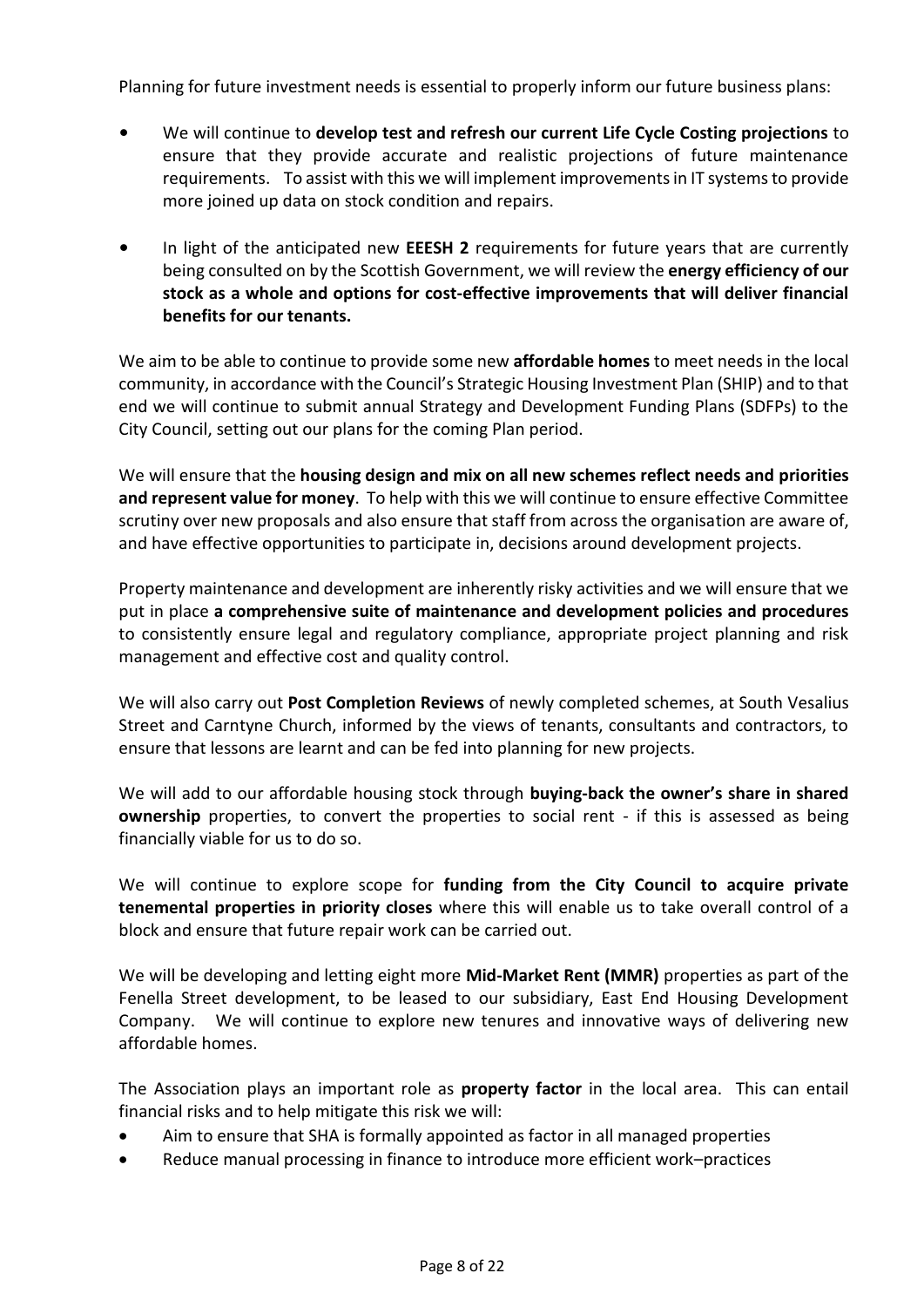**Tollcross Mansionhouse**, has been in the Association's ownership since 1993 but has mainly lain vacant for some time, not generating any revenue and incurring significant ongoing costs to the Association in relation to security etc. Following protracted discussions with the National Trust for Scotland (NTS) about lifting restrictions within the conservation agreement that places restrictions on the future use of the property, we now expect to be able to openly market the property in the near future.

#### **Objective D: To combat poverty and facilitate the ongoing regeneration of the local Communities.**

We want to be more than just a great landlord. The Association aims to continue to be a key player in the ongoing regeneration of the Shettleston area. We will work with community groups, elected representatives and our partner agencies to develop and deliver projects that will improve the life chances of local people and meet the wider needs of the local area.

We will **continue to support the local projects that we have initiated** but which now operate independently of the Association, including:

**Shettleston Community Growing Project** (SCGP)

(www.shettlestongrowing.org.uk) delivers a wide range of services and opportunities to individuals, families and children in the local area. These include enabling people to grow, cook and eat healthy foods, providing volunteering opportunities to upskill and improve physical and mental well-being, delivering food growing and other outdoor activities for children through the Smelly Welly Club and partnerships with local schools.

We will continue to host the SCGP posts at our office and through representation on the SCGP Board be fully involved in both the operation and strategic development of the Project.

- **Shettleston Men's Shed** (www.shettlestonmensheds@outlook.com): is a self-help project, run by and for men of (mainly) retirement age, aimed at combatting social-isolation and keeping men healthier and happier for longer. Operating from SHA owned premises at 647 Shettleston Road, the Shed includes a well-equipped workshop, computer facility, library and socialising space. As well as providing the premises (for which we charge rent) we provide funding and organisational development support.
- **FUSE Youth Café (www.fuseonline.org.uk)**: delivers exciting and innovative activities for children and young people from P5 to age 25. There is a strong emphasis on modern technologies and media in a setting that emulates a 'grown-up' facility rather than a traditional youth club. Fuse is very active in local schools and also runs employability training for young people. It has a well-equipped IT facility which can be accessed by the wider community. SHA owns the Fuse building, which we lease to the project. Fuse has a regular slot in our newsletter, and we work on joint projects of benefit to children in our community.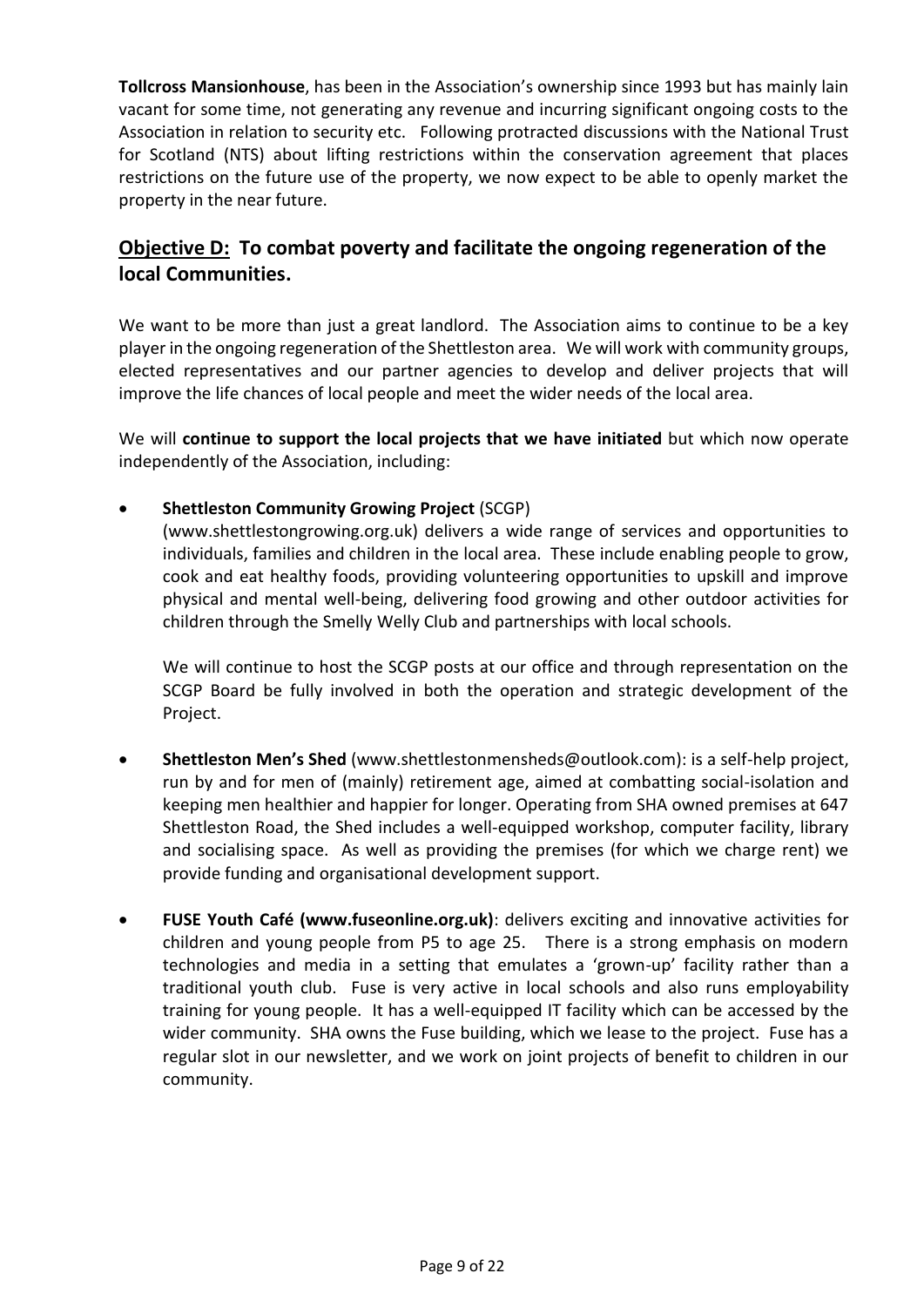As well as working with our own tenants to ensure they have access to good quality income maximisation and money advice we also provide services to the wider community through our National Lottery funded **Money Advice Project/financial inclusion service**. We will continue to promote and deliver this for the remaining period of the funded project (to end July 2019): in particular to help prepare service users for the roll out of Universal Credit and other welfare changes**.** 

We will also continue to explore funding options to ensure that this or a similar service is able to continue in future years, in partnership with Tollcross HA and Tollcross Community Trust.

Going forward we will also seek to support local initiatives that address **food poverty**, including the East End Community Dinner network.

**Shettleston Energy Advice:** aims to address fuel poverty in our community by delivering bespoke energy advice in tenants' homes, including switching suppliers, advocacy and assistance over fuel debt, applying for energy related benefits, metering issues etc. Since mainstreaming one energy advisor post in 2017 (previously the project's two posts were externally funded), the project has also played a key role in reducing void times by resolving energy issues in empty properties, including major works projects, and has helped tenants at risk of missing the annual gas services.

We will continue to host, support and make best use of the **Community Connector service** that provides advice and signposting to older residents in the area. We will also seek to develop/facilitate **new services for older people in the area aimed at combatting loneliness and isolation, having regard to the** survey of older people in Shettleston we carried out in 2018, and the ongoing work being undertaken with the "Shettleston Keen-agers" group at the Edrom Path Hub.

The Association is keen to explore ways in which development opportunities can be provided within the local community through **employability** initiatives. As part of the ongoing development of our subsidiary, Upkeep, we will be further exploring the role that that body might play in the delivery of community gain benefits through the provision of **local employment and training opportunities**.

Following the demise of *Upkeep Recycling* we will be exploring the scope for the Association, in conjunction with Upkeep and local volunteers, to deliver a reduced cost **furniture recycling service** in the local area to meet the needs of our service users and the local community. This will form part of the Association's overall strategy to ensure that particularly new **tenants have access to affordable furniture and household goods**.

We have recently agreed to develop a new SHA **community donations policy and funded scheme**, open to local community bodies.

How the **common areas and public and open spaces** within the area are maintained and looked after, by public authorities and individual residents, is key to the positive enjoyment of the area and the ongoing regeneration of the community. In this respect a number of priorities have been identified:

- Seek to establish the ownership of all empty ground within the area that may have potential for community use.
- Assess the impact of the GCC Cleansing's aim to roll out wheelie bins in our tenement stock, agree collection remit and communicate any changes to residents
- Working with others to reduce the incidence of dog fouling in the area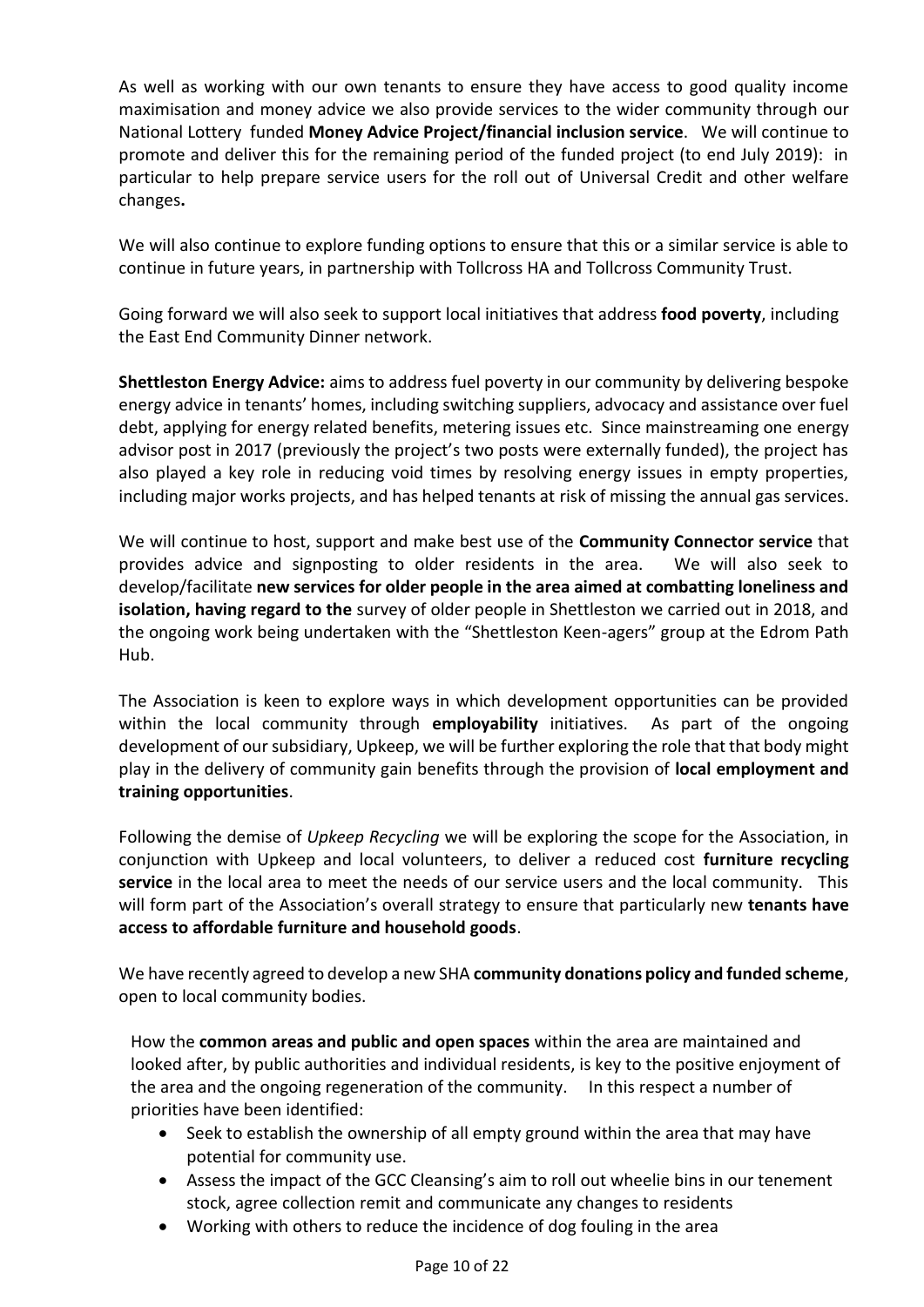The Association will seek to **positively engage with local community planning structures** to help ensure our objectives for the area achieved.

#### **Objective E: To develop our volunteer Committee and staff members to fulfil their potential.**

The last year has been one of great change in personnel of both the volunteer Management Committee and the senior staff team in particular. They have joined a committed and experienced set of individuals and teams. We are committed to ensuring the ongoing nurturing and development of all of these people who represent one of the Association's most important resources and key to ensuring we are able to achieve our objectives going forward. .

Following on from the annual Committee appraisal process we will seek to establish individual and full-**Committee development plans** and update the training programme accordingly.

We will also look to identify and support Committee Members keen to take on **greater responsibility** / senior roles going forward.

Linked to the intention to develop electronic board papers and an SHA intranet we will be providing **practical and material support** to all members to help them take full advantage of the new ways of working.

We will continue to explore opportunities to encourage **recruitment** to the Management Committee so that it remains viable and effective into the future.

We recognise the vital importance of strong and visionary leadership to develop our staff to be the best they can be. The new senior staff team is now in place. We will we establish **new leadership arrangements/management competences** and implement a **management development programme**.

We will seek to build on the positive progress in the past year in **improving communication within the staff team**. A new health and safety Working Group has already been established and the short-life Staff Communications Working Group will be taking forward proposals for a new Staff Forum. Our **staff appraisal arrangements** are also in need of review and re-launch and this will be done in consultation with staff. Following on from this we will agree **an annual staff development plan**.

We will introduce a new **Staff Handbook** and **intranet** pages. We will develop a **shared network drive/ folder structure**.

We will roll out the **new staff appraisal system and** develop **training/development plans**. We will carry out **a full staff survey** (a year after setting objectives and carrying out staff appraisals). In considering the outcomes from this we will review the options or need for an external HR accreditation e.g. IIP / EFQM

In due course we will carry out a review of **job descriptions** and carry out job evaluations as required and introduce a Competency Based Framework.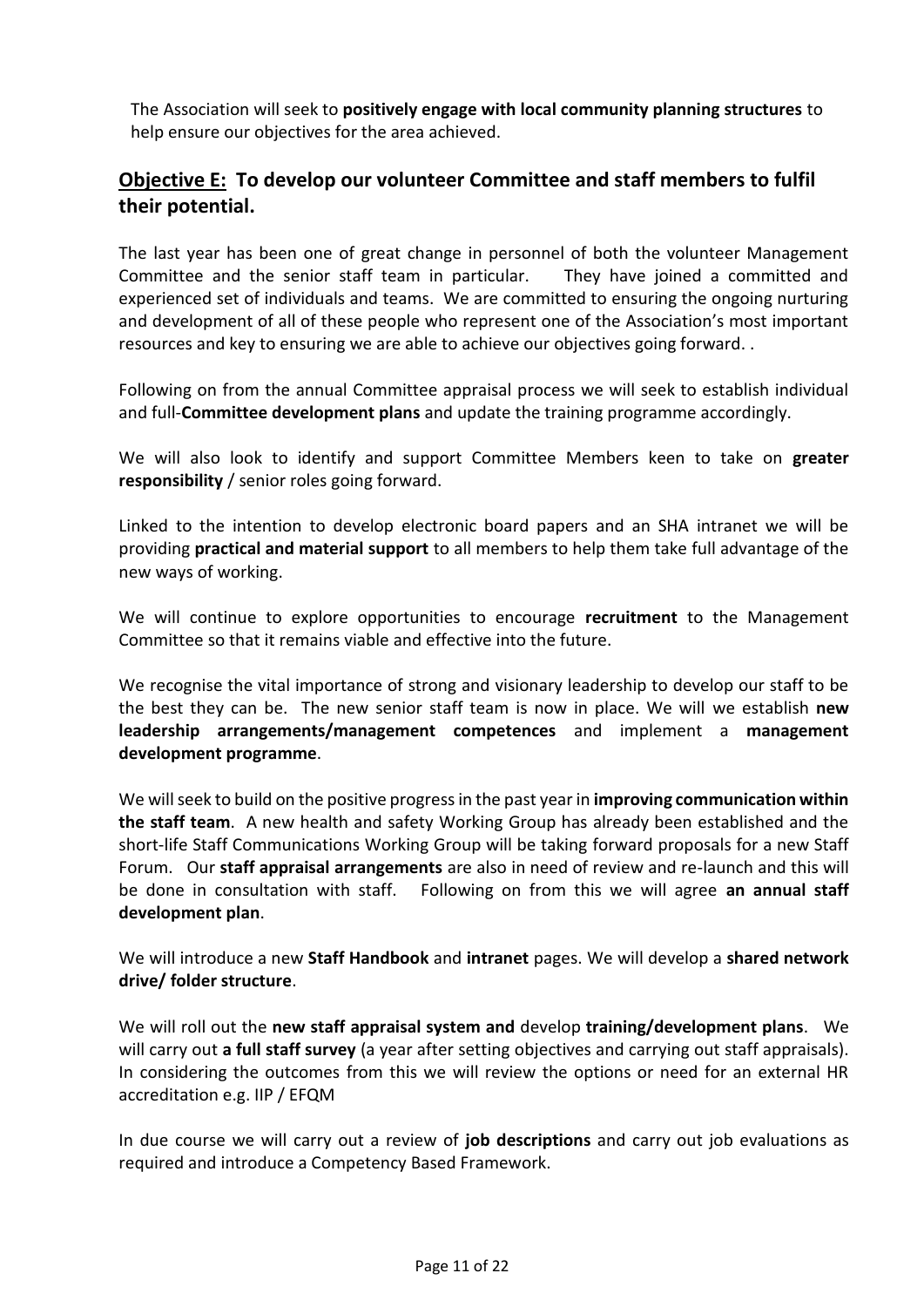We will implement the outcome of the recent review of **Property Services** team structure and recruit to relevant posts accordingly.

The review of Upkeep has highlighted the need for the development of a greater integration between the staff teams and certain working processes and systems along with the development of more of a **"one-team" ethos within the Group.**

#### **7. Our Summary Delivery Plan and KPIs for 2019/20**

Appendix 1 sets out the Summary Delivery Plan which shows lead responsibilities and target timescales for delivering on the Objectives in the coming year. Appendix 2 sets out the Key Performance Indicators (KPIs) for this year.

These documents will provide the framework for the development of departmental work plans, to be developed with all staff to ensure everyone is clear about responsibilities and the part each staff member will play in taking the organisation forward. As such they also set the context for individual Objective Setting as part of the new staff appraisal process.

#### **8. Monitoring Progress**

Progress against the Summary Delivery Plan and KPIs will be reported to Committee and the full staff team on a quarterly basis.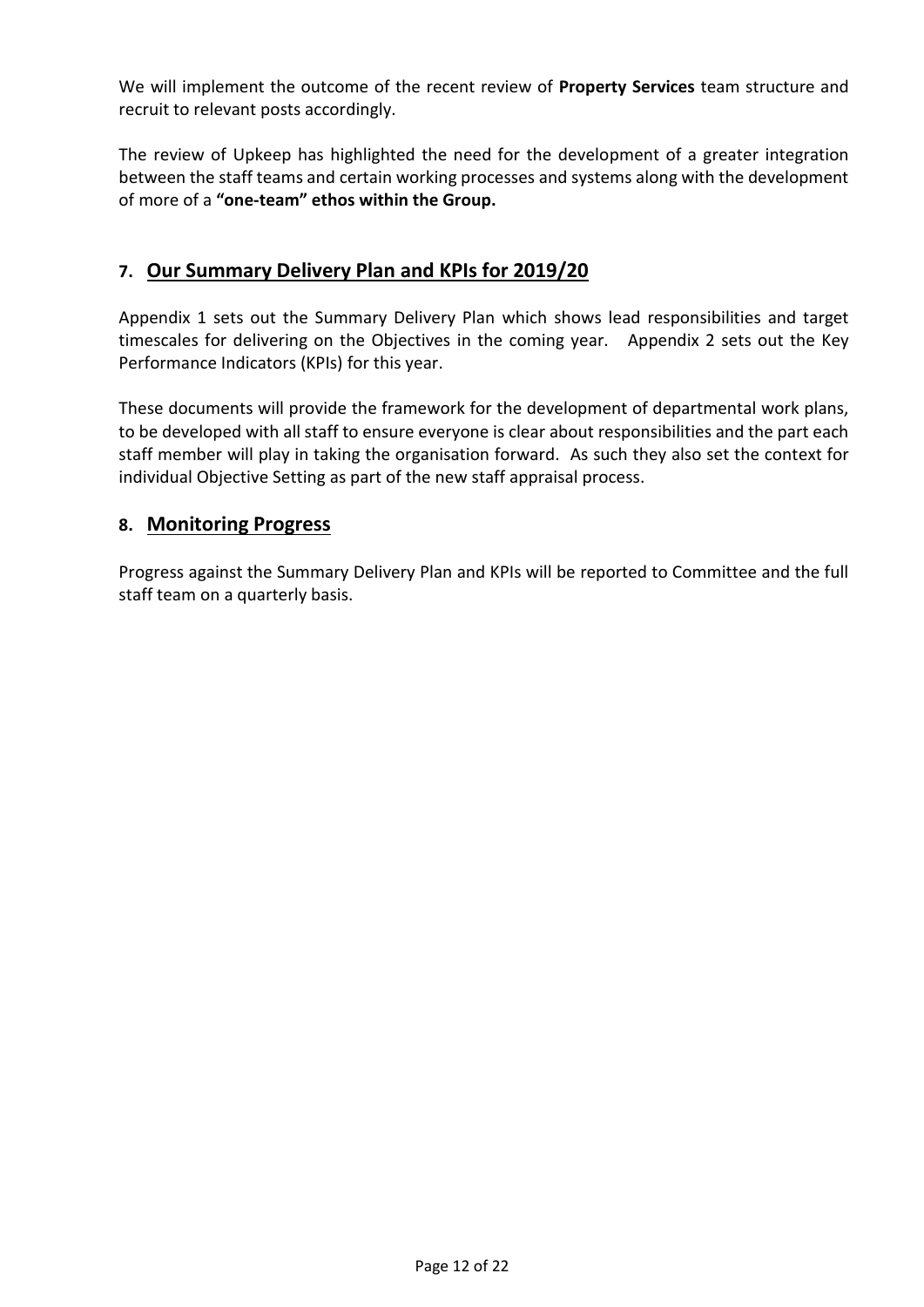#### **Summary Delivery Plan: 2019/20**

| <b>Strategic Objective</b>                                                      | Key priorities/tasks/projects/targets                                                         | Lead manager         | for<br><b>Target</b><br>completion |
|---------------------------------------------------------------------------------|-----------------------------------------------------------------------------------------------|----------------------|------------------------------------|
| achieve<br>excellent<br>1. To<br>standards of governance and<br>risk management |                                                                                               |                      |                                    |
|                                                                                 | Co-opt up to three new Committee members with specific skills                                 | <b>CEO</b>           | Q <sub>2</sub>                     |
|                                                                                 | Review Office Bearers Roles and formal succession plan for the post<br>of Chair               | <b>CEO</b>           | Q <sub>2</sub>                     |
|                                                                                 | Review GDPR compliance and develop a plan for compliance with<br>Freedom of Information (FOI) | <b>DFCS</b><br>HR/OD | Q <sub>2</sub>                     |
|                                                                                 | Review overall approach to Risk Management                                                    | <b>DFCS</b>          | Q4                                 |
|                                                                                 | <b>Adopt Business Continuity Plan</b>                                                         | <b>DFCS</b>          | Q1                                 |
|                                                                                 | Review our approach to procurement/ adopt revised Procurement<br>Policy and strategy          | <b>DPS</b>           | Q <sub>3</sub>                     |
|                                                                                 | Review governance arrangements within the Group                                               | <b>CEO</b>           | Q4                                 |
|                                                                                 | Adopt new Rules and Committee election arrangements                                           | <b>CEO</b>           | Q <sub>3</sub>                     |
|                                                                                 | Develop and submit first Assurance Statement to SHR                                           | <b>CEO</b>           | Q <sub>3</sub>                     |
|                                                                                 | Ensure Business Plans are developed for Upkeep and EEHDC                                      | <b>CEO</b>           | Q <sub>3</sub>                     |
|                                                                                 | Move to electronic Committee papers                                                           | DFCS/ITM             | Q <sub>3</sub>                     |
|                                                                                 | Re-tender internal audit                                                                      | <b>DFCS</b>          | Q <sub>3</sub>                     |
|                                                                                 | Review and re-prioritise the policy review timetable.                                         | <b>DFCS</b>          | Q1                                 |
|                                                                                 | ICT training for MC members                                                                   | DFCS/ITM             | Q <sub>3</sub>                     |
|                                                                                 |                                                                                               |                      |                                    |
| To deliver high quality and<br>2.<br>value for money services                   |                                                                                               |                      |                                    |
|                                                                                 | Adopt a Welfare Reform Strategy                                                               | DCCS/HM              | Q1                                 |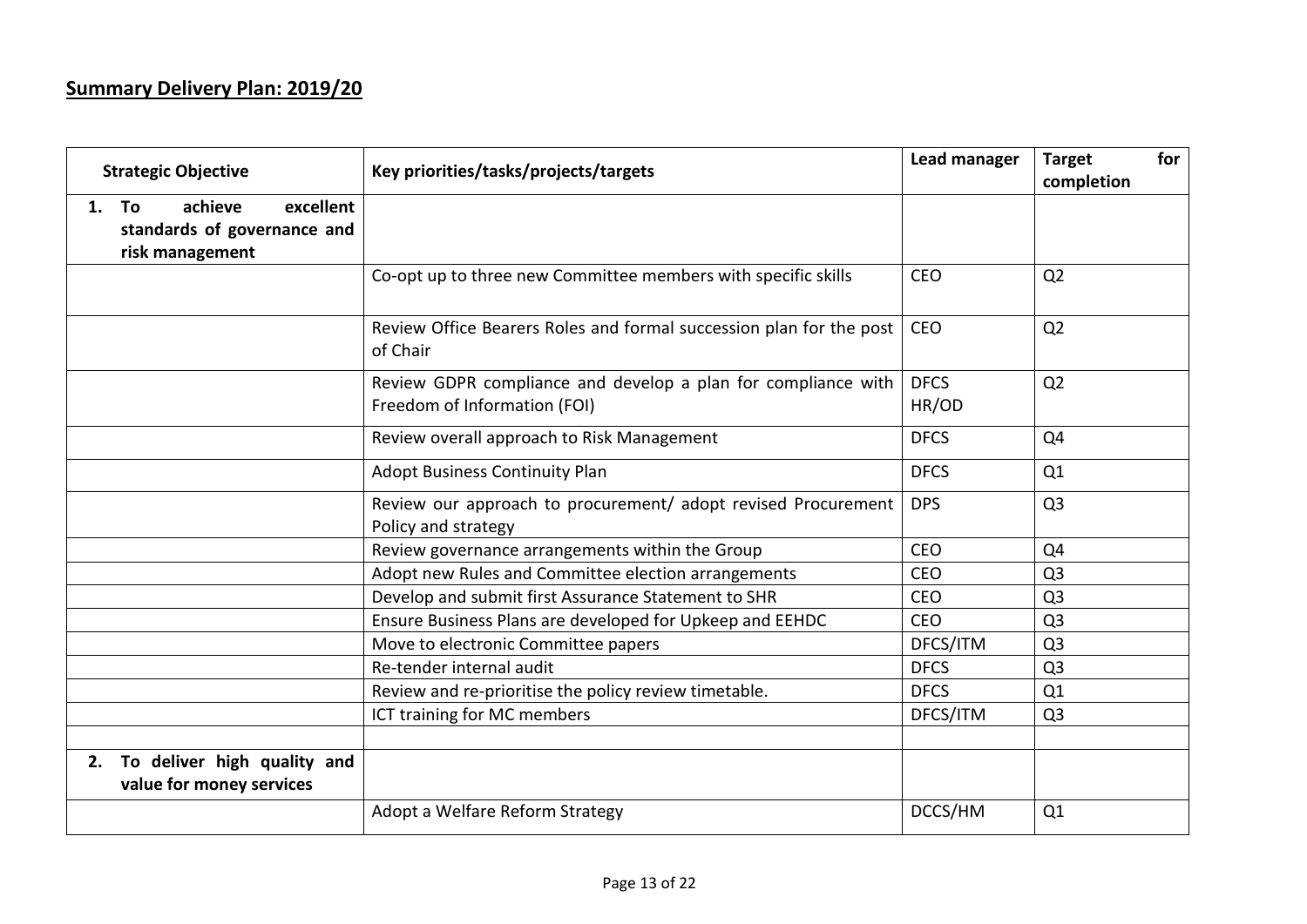| <b>Strategic Objective</b> | Key priorities/tasks/projects/targets                                                                                                                       | <b>Lead manager</b> | <b>Target</b><br>completion | for |
|----------------------------|-------------------------------------------------------------------------------------------------------------------------------------------------------------|---------------------|-----------------------------|-----|
|                            | Introduce facilities to enable at-home rent payments                                                                                                        | DFCS/ITM            | Q <sub>4</sub>              |     |
|                            | Explore scope to expand the Retirement Housing Service to other<br>developments                                                                             | DCCS/HSM            | Q <sub>2</sub>              |     |
|                            | Review the outcome of the trial of the Tenancy Sustainment Service<br>and agree future approach                                                             | DCCS/HSM            | Q2                          |     |
|                            | <b>Review our Housing Allocations Policy</b>                                                                                                                | <b>DCCS</b>         | Q <sub>3</sub>              |     |
|                            | Review and adopt a revised Anti-Social Behaviour Policy                                                                                                     | HM                  | Q1                          |     |
|                            | Secure SHA registration as a Letting Agent (and comply with Code of<br>Practice)                                                                            | DCCS/HM             | Q1                          |     |
|                            | Collate and analyse current data re tenant's needs/circumstances/<br>views and agree future information gathering processes                                 | <b>DCCS</b>         | Q1                          |     |
|                            | Develop and roll-out an annual plan for tenant consultation                                                                                                 | <b>CESM</b>         | Q1                          |     |
|                            | Review our approach to complaints                                                                                                                           | DCCS/CESM           | Q3?                         |     |
|                            | Implement findings from the value for money review of Upkeep                                                                                                | <b>Exec Team</b>    | Q4                          |     |
|                            | Review maintenance service standards/response times                                                                                                         | <b>DPS</b>          | $Q2$ ?                      |     |
|                            | Explore options for increased digitalisation of services for improving<br>self-service for customers and mobile working for staff.                          | <b>DCCS</b>         | Q <sub>4</sub>              |     |
|                            | Develop methodology for reviewing delivery of key service areas to<br>improve efficiency and quality of processes. In 19/20 focus to be on<br>rent arrears. | DCCS/HM             | Q4                          |     |
|                            | Review arrangements with SAY Women project.                                                                                                                 | DCCS/HM             | A2                          |     |
|                            | Ensure compliance with Housing (Scotland) Act 2014                                                                                                          | DCCS/HM             | Q <sub>3</sub>              |     |
|                            | Carry out the outstanding review of other housing management<br>policies including void management.                                                         | DCCS/HM             | Q <sub>4</sub>              |     |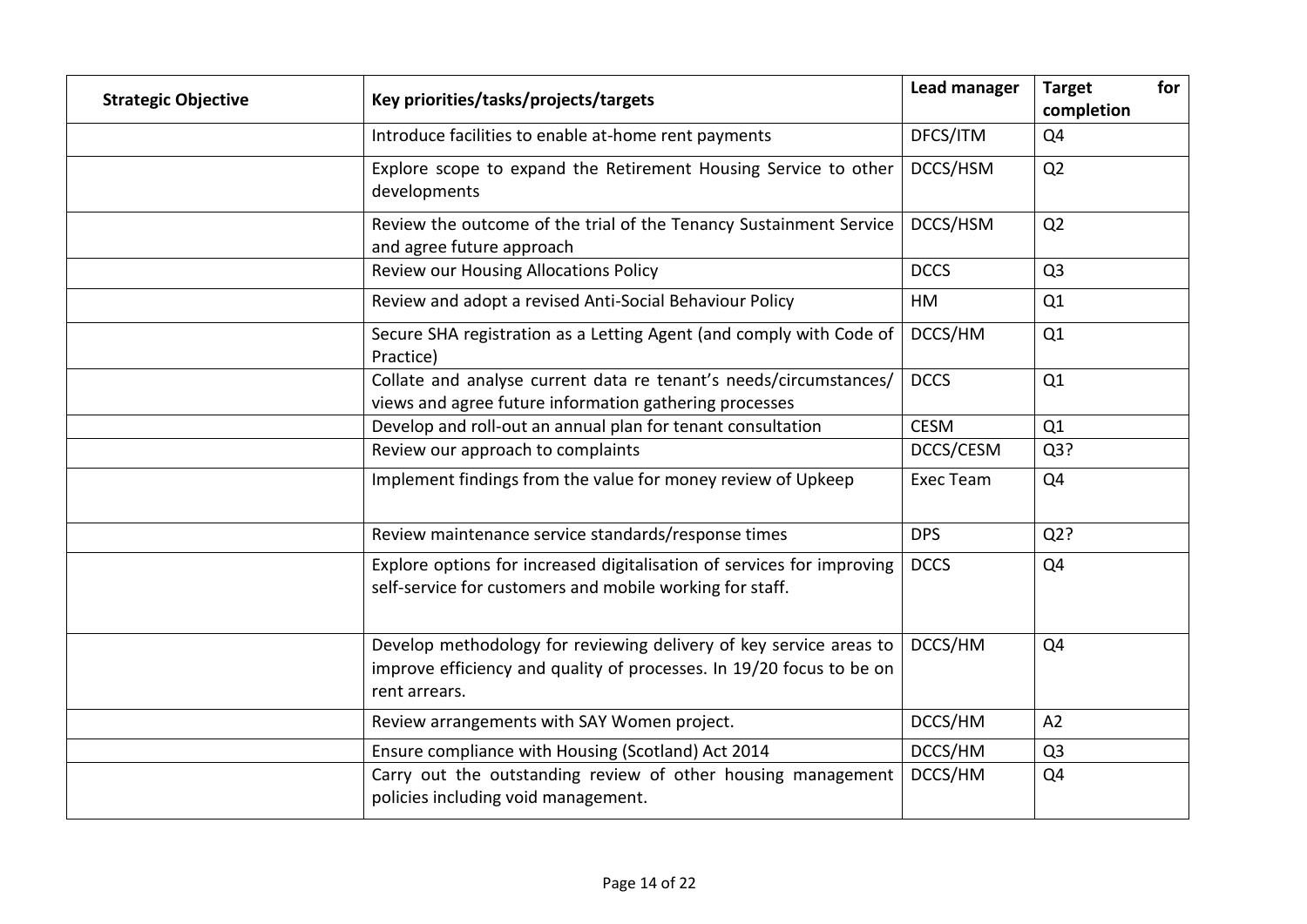| <b>Strategic Objective</b>                                                                                                                                         | Key priorities/tasks/projects/targets                                                                                                                                                                                                             | <b>Lead manager</b> | for<br><b>Target</b><br>completion |
|--------------------------------------------------------------------------------------------------------------------------------------------------------------------|---------------------------------------------------------------------------------------------------------------------------------------------------------------------------------------------------------------------------------------------------|---------------------|------------------------------------|
| Future years                                                                                                                                                       | Review performance management of closes, back-courts and open<br>spaces                                                                                                                                                                           | DCCS/HM             | N/A                                |
| 3. To effectively manage our<br>resources to protect our<br>assets and deliver the best<br>possible<br>outcomes<br>for<br>quality affordable homes in<br>the area. |                                                                                                                                                                                                                                                   |                     |                                    |
|                                                                                                                                                                    | Review current life cycle costing projections and develop and<br>implement plan to ensure they remain accurate and realistic.                                                                                                                     | <b>DPS</b>          | Q1                                 |
|                                                                                                                                                                    | Develop an Asset Management Strategy                                                                                                                                                                                                              | <b>DPS</b>          | Q4                                 |
|                                                                                                                                                                    | Factoring:<br>Agree plan for ensuring that SHA is appointed Factor for all<br>managed properties<br>Develop policy and procedures for debt management<br>Review information held on system to ensure accurate<br>charging arrangements for owners | HM                  | Q4                                 |
|                                                                                                                                                                    | Deliver the agreed planned, cyclical and major repairs programme for<br>2019/20                                                                                                                                                                   | <b>MM</b>           | Q <sub>4</sub>                     |
|                                                                                                                                                                    | Achieve compliance with EESSH (1)                                                                                                                                                                                                                 | <b>DPS</b>          | Q4                                 |
|                                                                                                                                                                    | Fully spend allocated Grant from GCC for disability adaptations                                                                                                                                                                                   | MM                  | Q <sub>4</sub>                     |
|                                                                                                                                                                    | Implement improvements in IT systems to provide more joined up<br>data on stock condition and repairs.                                                                                                                                            | <b>DPS</b>          | Q <sub>3</sub>                     |
|                                                                                                                                                                    | Review the energy efficiency of our stock as a whole and options for<br>improvements, including compliance with EESSH 2 that will benefit<br>tenants.                                                                                             | <b>DPS</b>          | Q4                                 |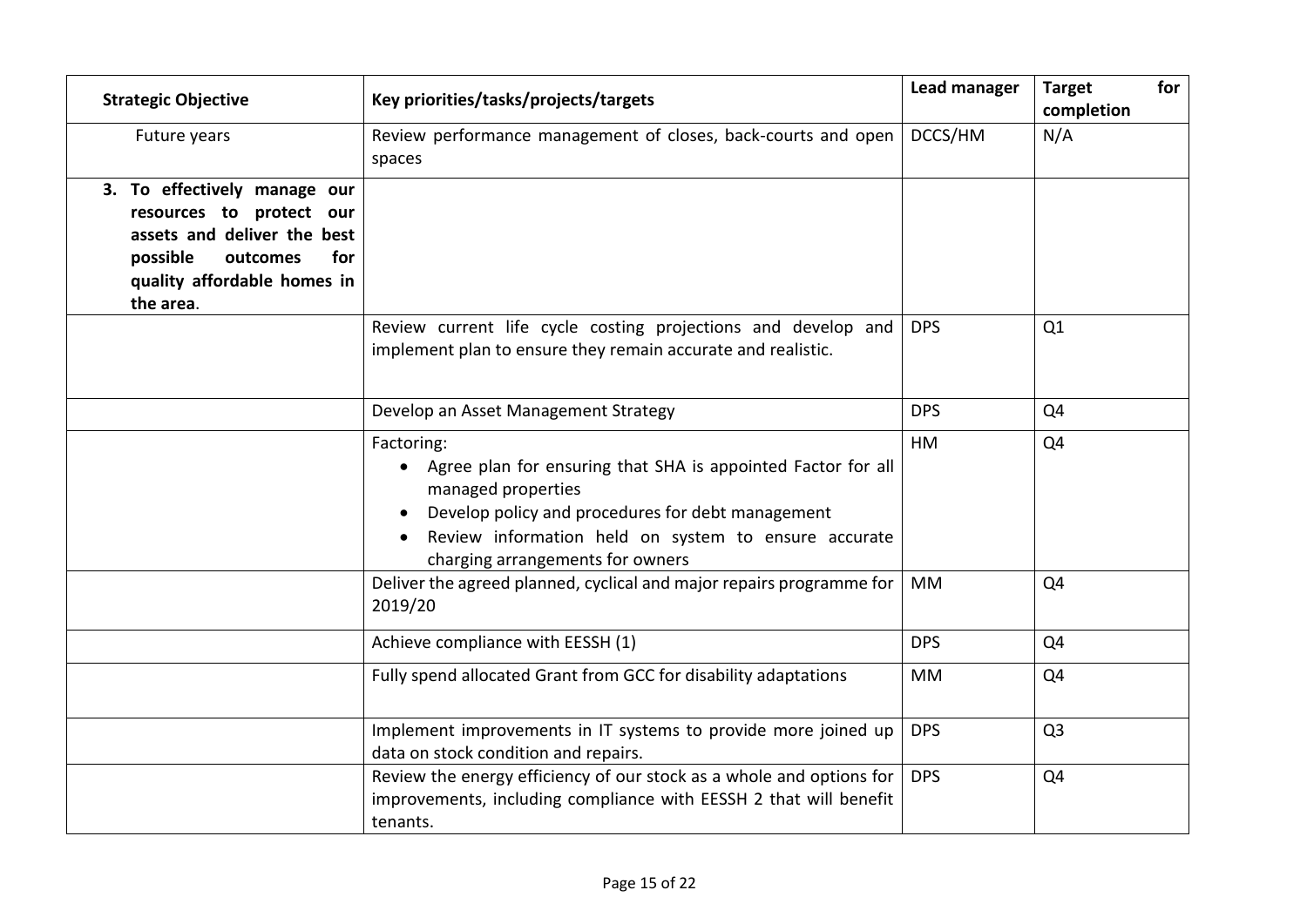| <b>Strategic Objective</b> | Key priorities/tasks/projects/targets                                                                               | <b>Lead manager</b> | <b>Target</b><br>completion | for |
|----------------------------|---------------------------------------------------------------------------------------------------------------------|---------------------|-----------------------------|-----|
|                            | Deliver new affordable homes to meet the needs of the community:                                                    |                     |                             |     |
|                            | Complete:                                                                                                           |                     |                             |     |
|                            | Carntyne Church and ensure delivery of letting plan<br>$\bullet$                                                    | DPS/DCCS            | Q1                          |     |
|                            | Fenella Street and market the eight MMR properties and let<br>$\bullet$<br>the social rented units                  | DPS/DCCS            | Q <sub>3</sub>              |     |
|                            | Progress development to tender and construction                                                                     |                     |                             |     |
|                            | St Marks site<br>$\bullet$                                                                                          | <b>DPS</b>          | Q <sub>3</sub>              |     |
|                            | Feasibility study                                                                                                   |                     |                             |     |
|                            | Shettleston Halls/ Telephone exchange determine viability of<br>$\bullet$<br>project and progress to planning stage | <b>DPS</b>          | Q4                          |     |
|                            | Tesco site - complete feasibility study<br>$\bullet$                                                                | <b>DPS</b>          | Q4                          |     |
|                            | Continue to respond positively to opportunities to buy-back Shared<br>ownership properties                          | <b>DPS</b>          | N/A                         |     |
|                            | Develop costed proposals for a programme of acquisitions of private<br>flats in priority closes.                    | <b>DPS</b>          | N/A                         |     |
|                            | Carry out post completion reviews of completed projects                                                             |                     |                             |     |
|                            | Carntyne Church<br>$\bullet$                                                                                        | <b>DPS</b>          | Q <sub>3</sub>              |     |
|                            | Fenella Street<br>$\bullet$                                                                                         | <b>DPS</b>          | Q4                          |     |
|                            | Carry out a comprehensive review of maintenance and development<br>policies/ procedures.                            | <b>DPS</b>          | Q <sub>4</sub>              |     |
|                            | Review the Rent Policy and move towards rent harmonisation                                                          | <b>Exec Team</b>    | Q <sub>3</sub>              |     |
|                            | Seek to dispose of Tollcross Mansionhouse                                                                           | CEO/DPS             | Q <sub>3</sub>              |     |
|                            | Procure and implement new financial planning software and<br>improved Capita report writer                          | <b>DFCS</b>         | Q?                          |     |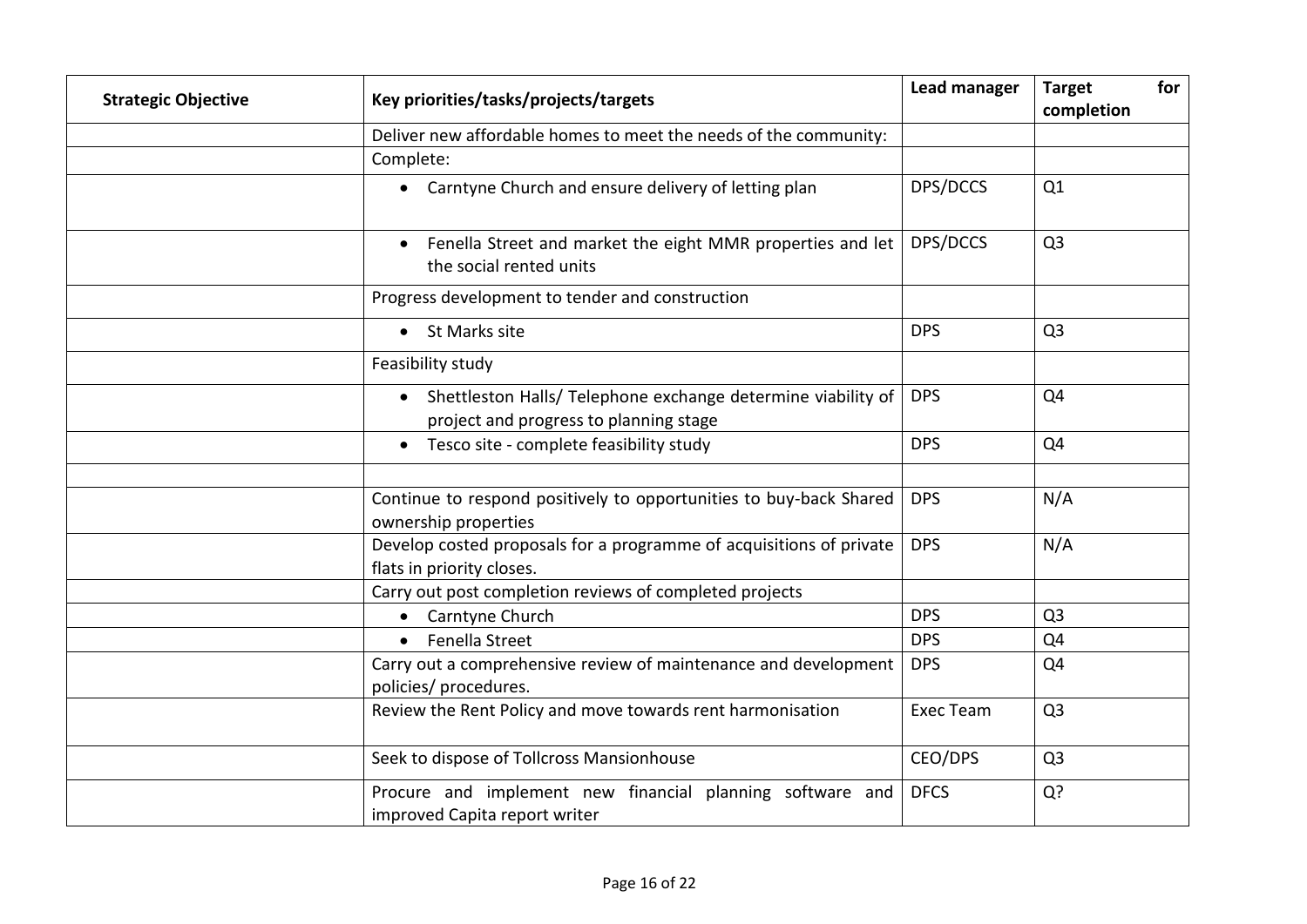| <b>Strategic Objective</b>                                                                              | Key priorities/tasks/projects/targets                                                                       | Lead manager | for<br><b>Target</b><br>completion |
|---------------------------------------------------------------------------------------------------------|-------------------------------------------------------------------------------------------------------------|--------------|------------------------------------|
|                                                                                                         | Introduce new integrated Payroll/HR System                                                                  | <b>DFCS</b>  | Q <sub>2</sub>                     |
|                                                                                                         |                                                                                                             | <b>ITM</b>   |                                    |
|                                                                                                         | Reduce manual processing in finance to introduce more efficient                                             | <b>DFCS</b>  | Q4                                 |
|                                                                                                         | work-practices                                                                                              | <b>FM</b>    |                                    |
|                                                                                                         | Explore scope for benefits from more collaborative working with                                             | <b>CEO</b>   | Q4                                 |
|                                                                                                         | other housing associations.                                                                                 |              |                                    |
|                                                                                                         | Re-tender legal services                                                                                    | <b>DFCS</b>  | Q4                                 |
|                                                                                                         | Review office cleaning arrangements and specification                                                       | <b>DFCS</b>  | Q <sub>3</sub>                     |
|                                                                                                         |                                                                                                             | HR/OD        |                                    |
|                                                                                                         | Replace work-stations and introduce dual screening for all staff                                            | DFCS/ITM     | Q1                                 |
|                                                                                                         | Review the loan portfolio and future borrowing needs/opportunities.                                         | <b>DFCS</b>  | Q4                                 |
|                                                                                                         | Explore use of Workflow (e.g. ebiz or other options) for invoicing                                          | <b>DFCS</b>  | 2020/21                            |
|                                                                                                         | Review options for archiving - linked to GDPR data retention                                                | <b>DFCS</b>  | 2020/21                            |
|                                                                                                         | Develop an ICT/Other Asset management Strategy                                                              | <b>DFCS</b>  | 2020/21                            |
|                                                                                                         | Review options for software upgrade and implement                                                           | <b>DFCS</b>  | 2020/21                            |
|                                                                                                         | Review cloud based services e.g using share point                                                           | <b>DFCS</b>  | 2020/21                            |
| 4. To combat poverty<br>and<br>facilitate<br>the<br>ongoing<br>regeneration of the local<br>communities |                                                                                                             |              |                                    |
|                                                                                                         | Continue to support the Shettleston Growing project, Men's Shed and<br>the FUSE youth café.                 | <b>CESM</b>  | Ongoing                            |
|                                                                                                         | Review future needs and funding possibilities regarding Money<br><b>Advice/Financial Inclusion Services</b> | DCCS/CESM    | Q <sub>2</sub>                     |
|                                                                                                         | Develop proposals for new services for older people to combat<br>loneliness and isolation.                  | <b>CESM</b>  | Q <sub>2</sub>                     |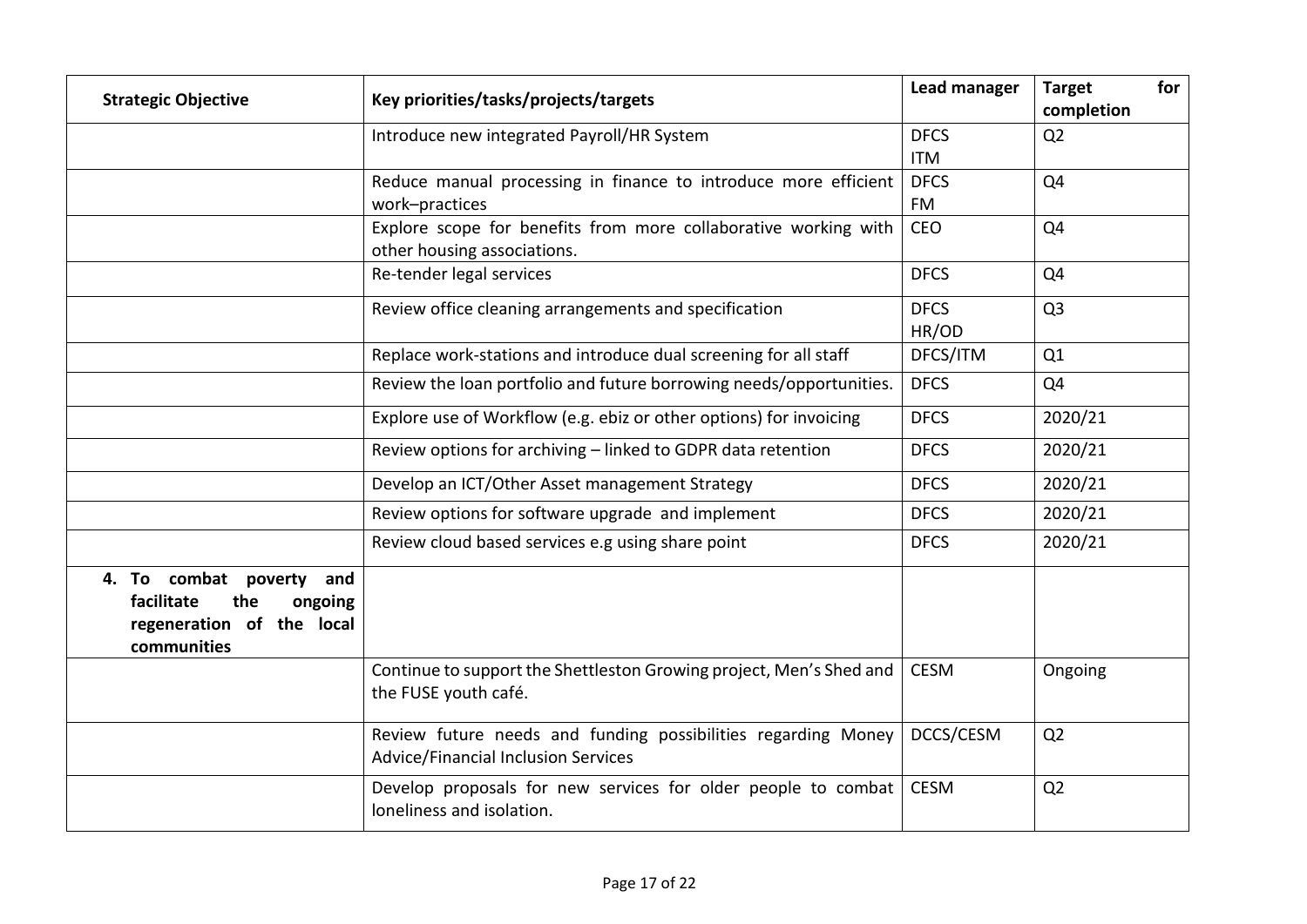|    | <b>Strategic Objective</b>                                                           | Key priorities/tasks/projects/targets                                                                                                                                                                                                              | Lead manager              | <b>Target</b><br>completion | for |
|----|--------------------------------------------------------------------------------------|----------------------------------------------------------------------------------------------------------------------------------------------------------------------------------------------------------------------------------------------------|---------------------------|-----------------------------|-----|
|    |                                                                                      | Develop a strategy to ensure that tenants have access to affordable<br>furniture and household goods. As part of this trial the operation by<br>SHA of a recycling service on a stripped down basis, following the<br>wind-up of Upkeep Recycling. | DCCS/CESM                 | Q1                          |     |
|    |                                                                                      | Introduce a SHA community donations policy and scheme                                                                                                                                                                                              | CESM/DCCS                 | Q1                          |     |
|    |                                                                                      | Explore the potential for letting SHA shop units in a way that will bring<br>social/community benefit.                                                                                                                                             | CESM/DCCS                 | Q <sub>4</sub>              |     |
|    |                                                                                      | Support local initiatives that address food poverty, including the East<br>End Community Dinner network.                                                                                                                                           | <b>CESM</b>               | Q <sub>4</sub>              |     |
|    |                                                                                      | Assess the impact of the GCC Cleansing's aim to roll out wheelie bins<br>in our tenement stock, agree collection remit and communicate any<br>changes to residents                                                                                 | DCCS/HM                   | Q <sub>3</sub>              |     |
|    |                                                                                      | Work with others to reduce the incidence of dog fouling in the area                                                                                                                                                                                | DCCS/HM                   | Q4                          |     |
|    |                                                                                      | Seek to establish the ownership of all empty ground within the area<br>that may have potential for community use.                                                                                                                                  | DCCS/CESM                 | Q <sub>4</sub>              |     |
|    |                                                                                      | Development employability initiatives                                                                                                                                                                                                              | DCCS/CESM                 | Q4                          |     |
|    |                                                                                      | Positively engage with local community planning structures to help<br>ensure our objectives for the area achieved                                                                                                                                  | <b>CESM</b>               | ongoing                     |     |
| 5. | To develop our volunteer<br><b>Committee members to fulfil</b><br>their potential to |                                                                                                                                                                                                                                                    |                           |                             |     |
|    |                                                                                      | Establish new leadership arrangements/management competences<br>and implement a management development programme                                                                                                                                   | <b>DFCS</b><br>HR/OD      | Q4                          |     |
|    |                                                                                      | Develop shared network drive                                                                                                                                                                                                                       | <b>DFCS</b><br><b>ITM</b> | Q4                          |     |
|    |                                                                                      | Carry out Committee appraisals and develop training/development<br>plans                                                                                                                                                                           | <b>CEO</b>                | Q1                          |     |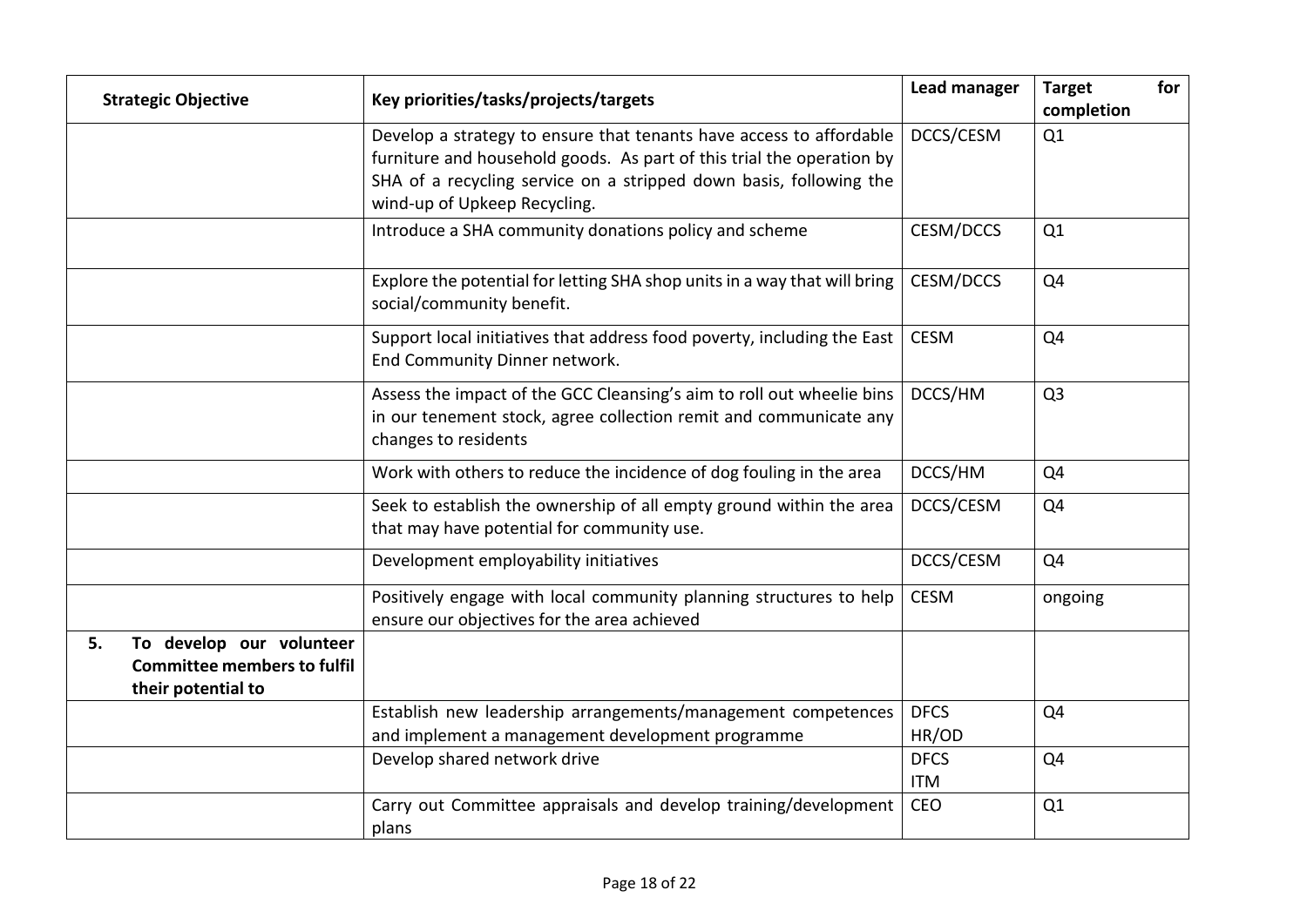| <b>Strategic Objective</b>                                                                         | Key priorities/tasks/projects/targets                                                                                                                  | Lead manager         | for<br><b>Target</b><br>completion |  |  |
|----------------------------------------------------------------------------------------------------|--------------------------------------------------------------------------------------------------------------------------------------------------------|----------------------|------------------------------------|--|--|
|                                                                                                    | Implement new staff appraisal<br>arrangements<br>and<br>develop<br>training/development plans                                                          | <b>DFCS</b><br>HR/OD | Q1                                 |  |  |
|                                                                                                    | Ensure greater integration and a "one-team" ethos within the Group.                                                                                    | Exec Team            | Q1                                 |  |  |
|                                                                                                    | <b>DPS</b><br>Implement outcome of review of Property Services team structure<br>and recruit to relevant posts                                         |                      |                                    |  |  |
|                                                                                                    | <b>DFCS</b><br>Roll out new Intranet<br>HR/OD                                                                                                          |                      |                                    |  |  |
|                                                                                                    | <b>DFCS</b><br>Introduce Staff Handbook<br>HR/OD<br>Move towards self-service approach with Astrow system for time-<br><b>DFCS</b><br>HR/OD<br>logging |                      | Q4                                 |  |  |
|                                                                                                    |                                                                                                                                                        |                      | Q4                                 |  |  |
|                                                                                                    | Carry out a full staff survey                                                                                                                          | <b>DFCS</b><br>HR/OD | Q <sub>3</sub>                     |  |  |
| <b>Future Years</b><br>Review the options or need for external HR accreditation e.g. IIP /<br>EFQM |                                                                                                                                                        | <b>DFCS</b><br>HR/OD | 2020/21                            |  |  |
|                                                                                                    | <b>DFCS</b><br>Review job descriptions and carry out job evaluation as required and<br>introduce a Competency Based Framework<br>HR/OD                 |                      | 2020/21                            |  |  |
|                                                                                                    | Review potential for a modern apprentice to assist in ICT team                                                                                         | <b>DFCS</b>          | 2020/21                            |  |  |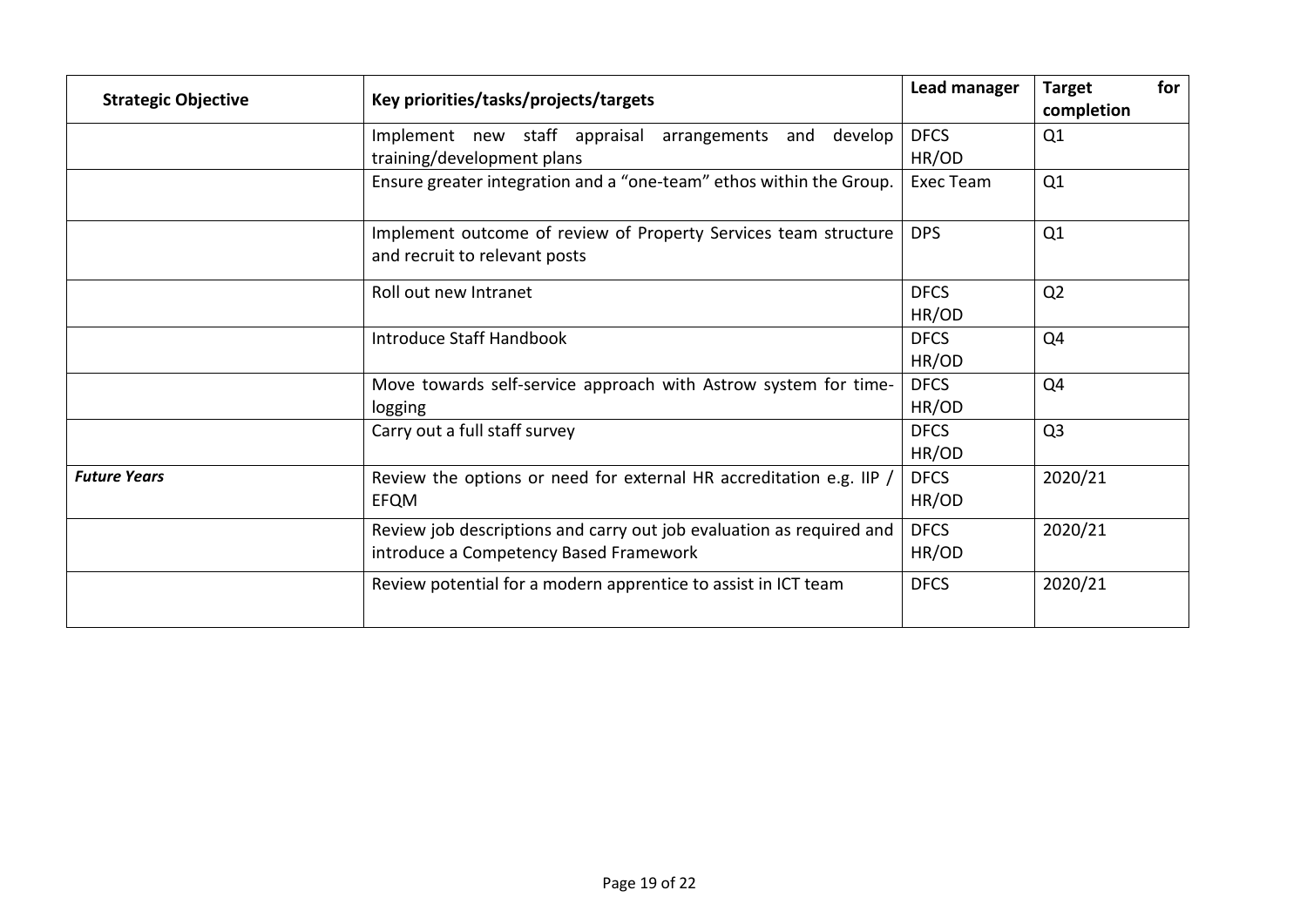#### **Key Performance Indicators for 2019-2020**

| <b>Key</b>             | <b>SHA Annual</b> | <b>Notes and definitions on Targets</b> | <b>SHA 31st</b>   | <b>SHA 31st</b>   |
|------------------------|-------------------|-----------------------------------------|-------------------|-------------------|
| <b>Performance</b>     | <b>Target</b>     | 2019/20                                 | <b>March 2018</b> | <b>March 2019</b> |
| <b>Indicators</b>      | 2019/20           |                                         |                   |                   |
| 2019/20                |                   |                                         |                   |                   |
|                        |                   | The total value of current & former     |                   |                   |
|                        |                   | tenant arrears as a percentage of       |                   |                   |
|                        |                   | the rent due. Target will vary by       |                   |                   |
|                        |                   | quarter, dependant on the receipt       |                   |                   |
| Total gross rent       |                   | of housing benefit for current          |                   |                   |
| arrears as % of        | 4.0%              | tenants. This KPI target is in line     | 4.62%             | 3.86%             |
| rent due               |                   | with ARC reporting (Ind 31) and         |                   |                   |
|                        |                   | target was set against current          |                   |                   |
|                        |                   | performance and benchmarking            |                   |                   |
|                        |                   | results. This target has been           |                   |                   |
|                        |                   | reduced from 4.2% to 4.0%               |                   |                   |
| % of gross             |                   | The total value of current tenant       |                   |                   |
| arrears - Current      |                   | arrears as a percentage of the rent     |                   |                   |
| Tenants (Net of        |                   | due. This target has been reduced       |                   |                   |
| anticipated HB         | 2.3%              | from 2.4% to 2.3% for 2019/20. This     | 2.50%             | 2.24%             |
| as per SHR             |                   | target plus the target for former       |                   |                   |
| Charter                |                   | tenant arrears has been set to          |                   |                   |
| Guidance)              |                   | achieve the overall target of 4.0%.     |                   |                   |
|                        |                   | The total value of former tenant        |                   |                   |
| % of gross             |                   | arrears as a percentage of the rent     |                   |                   |
| arrears - Former       | 1.7%              | due. This target has been reduced       | 2.12%             | 1.62%             |
| Tenants                |                   | from 1.8% to 1.7% for 2019/20.          |                   |                   |
|                        |                   | This measures the total amount of       |                   |                   |
|                        |                   | rent collected as a percentage of       |                   |                   |
| % rent collected       |                   | the rent due. The target can be         |                   | 99.6%             |
| as % rent due          | 99.95%            | greater than 100% as it includes        | 99.9%             |                   |
|                        |                   | payments made by current and            |                   |                   |
|                        |                   | former tenants.                         |                   |                   |
|                        |                   | Assumes a total loss on basis of        |                   |                   |
|                        |                   | 250 void instances 240 x 20 days        |                   |                   |
| <b>Total Rent Loss</b> |                   | length x average rent and includes      |                   |                   |
| from all Voids         | 0.9%              | 10 x major repairs. Figure excludes     | 1.15%             | 0.87%             |
| as a % of gross        |                   | long term voids at Tollcross            |                   |                   |
| rent                   |                   | Mansionhouse. ARC Indicator 34.         |                   |                   |
|                        |                   | This target has been reduced from       |                   |                   |
|                        |                   | 1% to 0.9% for 2019/20.                 |                   |                   |
|                        |                   | The average number of calendar          |                   |                   |
|                        |                   | days, between the date of               |                   |                   |
|                        |                   | termination of a previous tenancy       |                   |                   |
| Re-let Period          | 18 days           | and the start of a new tenancy (i.e.    | 21 days           | 19 days           |
| <b>Calendar Days</b>   |                   | the last day from which the rent        |                   |                   |
|                        |                   | loss is charged to voids) and in        |                   |                   |
|                        |                   | accordance with ARC definition          |                   |                   |
|                        |                   | (Ind 35).                               |                   |                   |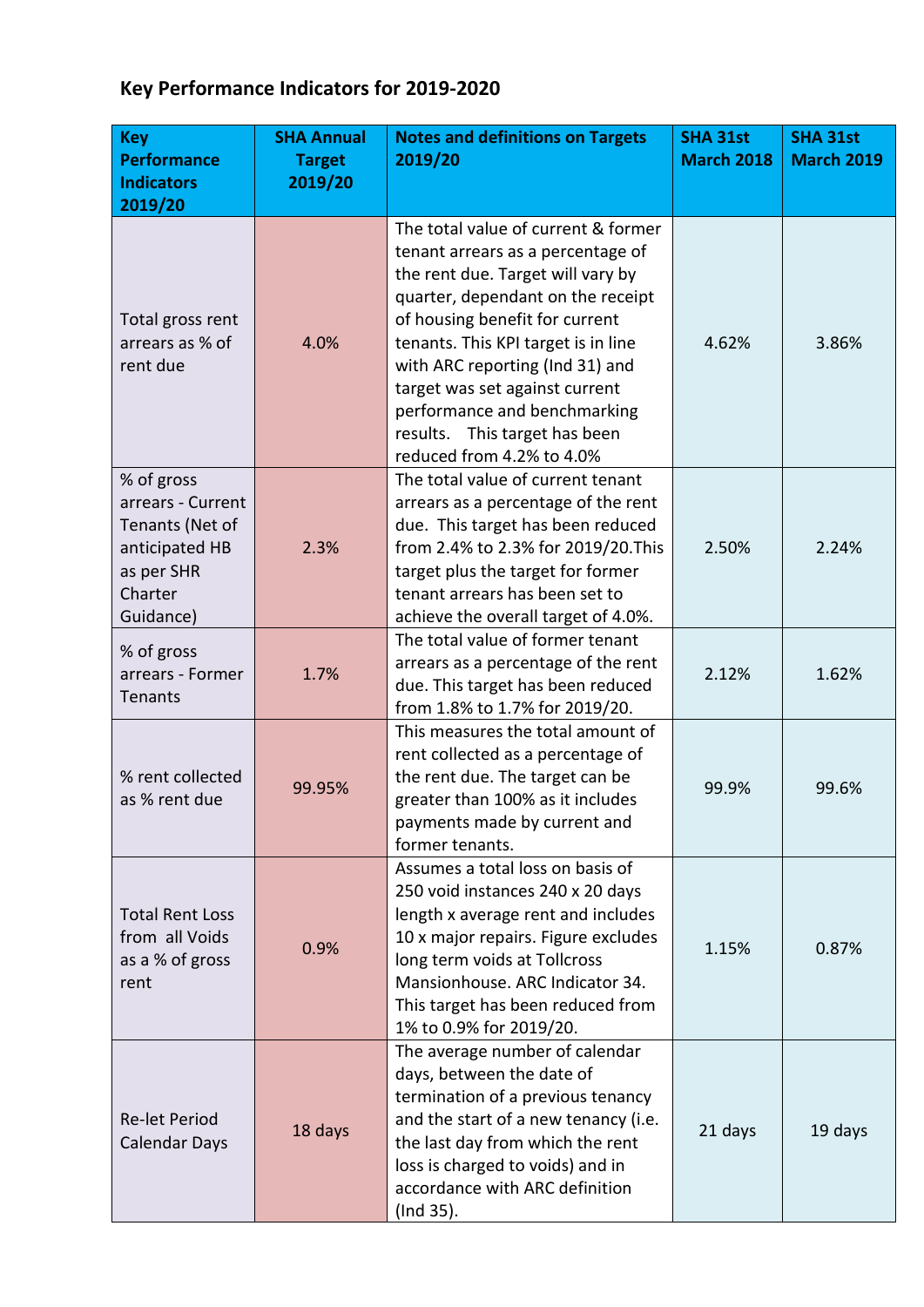| <b>Key</b><br><b>Performance</b><br><b>Indicators</b>                  | <b>SHA Annual</b><br><b>Target</b><br>2019/20                                                        | <b>Notes and definitions on Targets</b><br>2019/20                                                                                                                                                                                                                                                | <b>SHA 31st</b><br><b>March 2018</b>                       | <b>SHA 31st</b><br><b>March 2019</b>                        |
|------------------------------------------------------------------------|------------------------------------------------------------------------------------------------------|---------------------------------------------------------------------------------------------------------------------------------------------------------------------------------------------------------------------------------------------------------------------------------------------------|------------------------------------------------------------|-------------------------------------------------------------|
| 2019/20<br>Proportion of<br>lets to Homeless<br>referrals              | 25%                                                                                                  | Current target agreed with<br>homeless casework team.                                                                                                                                                                                                                                             | 15.2%                                                      | 23%                                                         |
| Emergency<br>Repairs: %<br>completed in 10<br>hours                    | 100%                                                                                                 | Target 100% Emergency jobs to be<br>carried out during 2019/20.                                                                                                                                                                                                                                   | 100%                                                       | 100%                                                        |
| Repairs-urgent-<br>% completed in<br>4 days                            | 96%                                                                                                  | This target has been increased<br>from 95% to 96% job completion<br>within target timescale for<br>2019/20.                                                                                                                                                                                       | 96%                                                        | 98%                                                         |
| Repairs-routine-<br>% completed in<br>15 days                          | 95.5%                                                                                                | This target has been increased<br>from 95% to 95.5% job completion<br>within target timescale for<br>2019/20.                                                                                                                                                                                     | 95%                                                        | 95%                                                         |
| Repairs right<br>first time                                            | 94%                                                                                                  | The number of reactive repairs<br>carried out in the year completed<br>right first time as a percentage of<br>total number of reactive repairs<br>and in line with ARC definition (Ind<br>13). This target has been increased<br>from 93% to 94% for 2019/20.                                     | 92%                                                        | 95%                                                         |
| Gas Safety<br>Inspections %<br>completed by<br>the anniversary<br>date | 100%                                                                                                 | The percentage of properties that<br>require a gas safety inspection<br>which had a gas safety check and<br>record completed by the<br>anniversary. ARC Indicator 15.                                                                                                                             | 100%                                                       | 100%                                                        |
| <b>Repairs % Post</b><br>Inspections                                   | 15%                                                                                                  | No change.                                                                                                                                                                                                                                                                                        | 26%                                                        | 30%                                                         |
| Appointments -<br>% of repair<br>appointments<br>kept                  | 96%                                                                                                  | This measures the number of<br>appointments kept in the year<br>against the number of reactive<br>repair appointments made. The<br>target has been increased from<br>95% to 96% for 2019/20.                                                                                                      | 96%                                                        | 95%                                                         |
| Void Repair<br>Timescales                                              | Cat 1 - 4 days -<br>target 95%<br>Cat 2 - 7 days -<br>target 95%<br>Cat 3 - 15 days<br>- target 100% | Complete 95% within 4 day<br>category - the void completion<br>timeframe has been reduced from<br>5 to 4 days.<br>Complete 95% within 7 day<br>category - the void completion<br>timeframe has been reduced from<br>10 to 7 days.<br>Complete 100% within 15 day<br>category - remains unchanged. | $77% - 5$<br>days, 80% -<br>10 days,<br>$65% - 15$<br>days | $92% - 5$<br>days, 81% -<br>10 days,<br>$84\% - 15$<br>days |